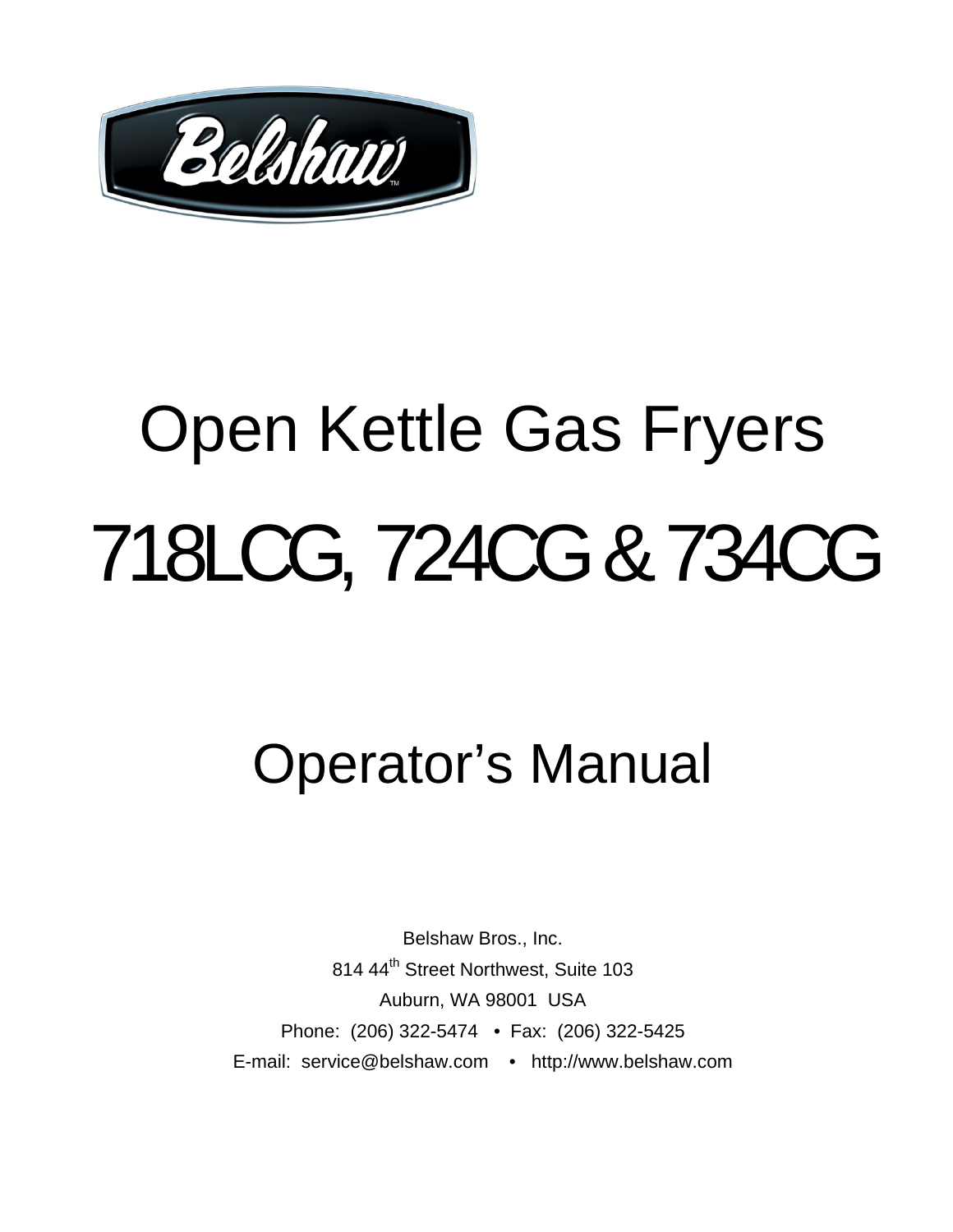If you accept the machine from the shipping company, you are, in effect, saying that the machine is in good condition, and you must pay for the machine. Belshaw cannot pay for shipping damage, because the freight company has accepted the machine from Belshaw in good condition, and is responsible for its safe delivery. For your protection, inspect the machine to see that no parts are bent, scratched, or otherwise damaged. If any damage has occurred in shipping, file a freight claim with the shipping company immediately.

#### **IMPORTANT**

**Keep this manual for future reference.** 

To unpack the fryer and transport it to the workstation:

- 1. Use a fork lift to transport the shipping crate to the work station.
- 2. Break down the shipping crate.
- 3. Remove all the packing materials from the fryer. These include foam, tape, brown paper, plastic, and white protective coating.
- 4. Position the fryer to allow sufficient space on either end of the machine for any equipment you plan to use with it.

#### **EQUIPMENT RECORD**

Please provide the information below when you correspond with us about your machine.

| Date of Installation |
|----------------------|
| Model number         |
| Serial number        |

#### 050608

MN-1142EN

Belshaw Bros., Inc.

814 44<sup>th</sup> Street Northwest, Suite 103

Auburn, WA 98001 USA

Phone: (206) 322-5474 • Fax: (206) 322-5425

E-mail: service@belshaw.com • http://www.belshaw.com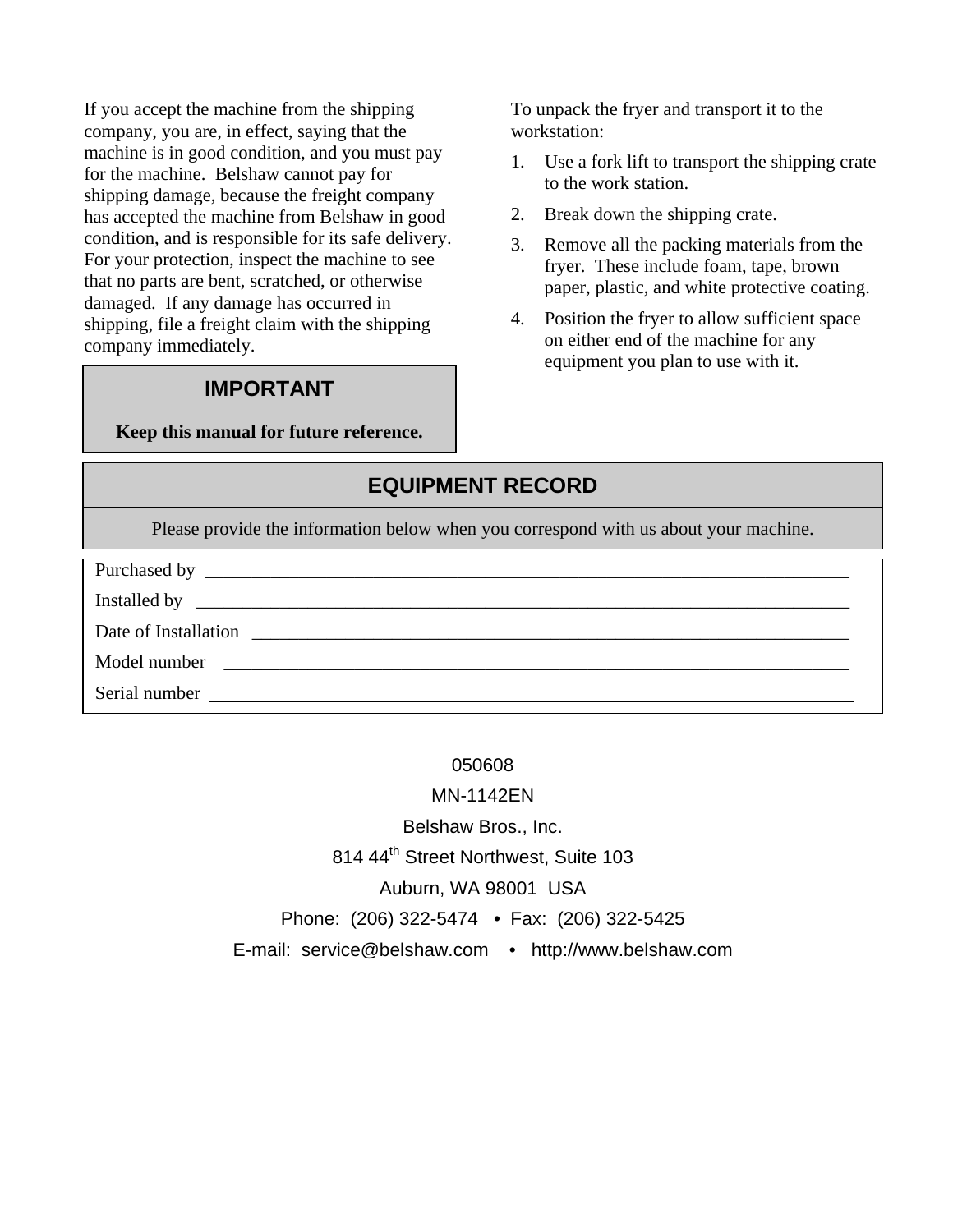# **Contents**

| <b>Operation</b>                             |   |
|----------------------------------------------|---|
| <b>Taking Safety Precautions</b>             |   |
| <b>Frying Donuts</b>                         |   |
| <b>Cleaning</b>                              |   |
| Removing the Shortening                      | 4 |
| Washing                                      | 5 |
| Rinsing                                      | 6 |
| 3<br><b>Donut-Making Helps</b>               |   |
| Tips on Making Quality Cake Donuts           |   |
| <b>Calculating Correct Water Temperature</b> | 8 |
| Ratios of Plunger Sizes to Donut Weights     | 8 |
| <b>Temperature Conversion</b>                | 8 |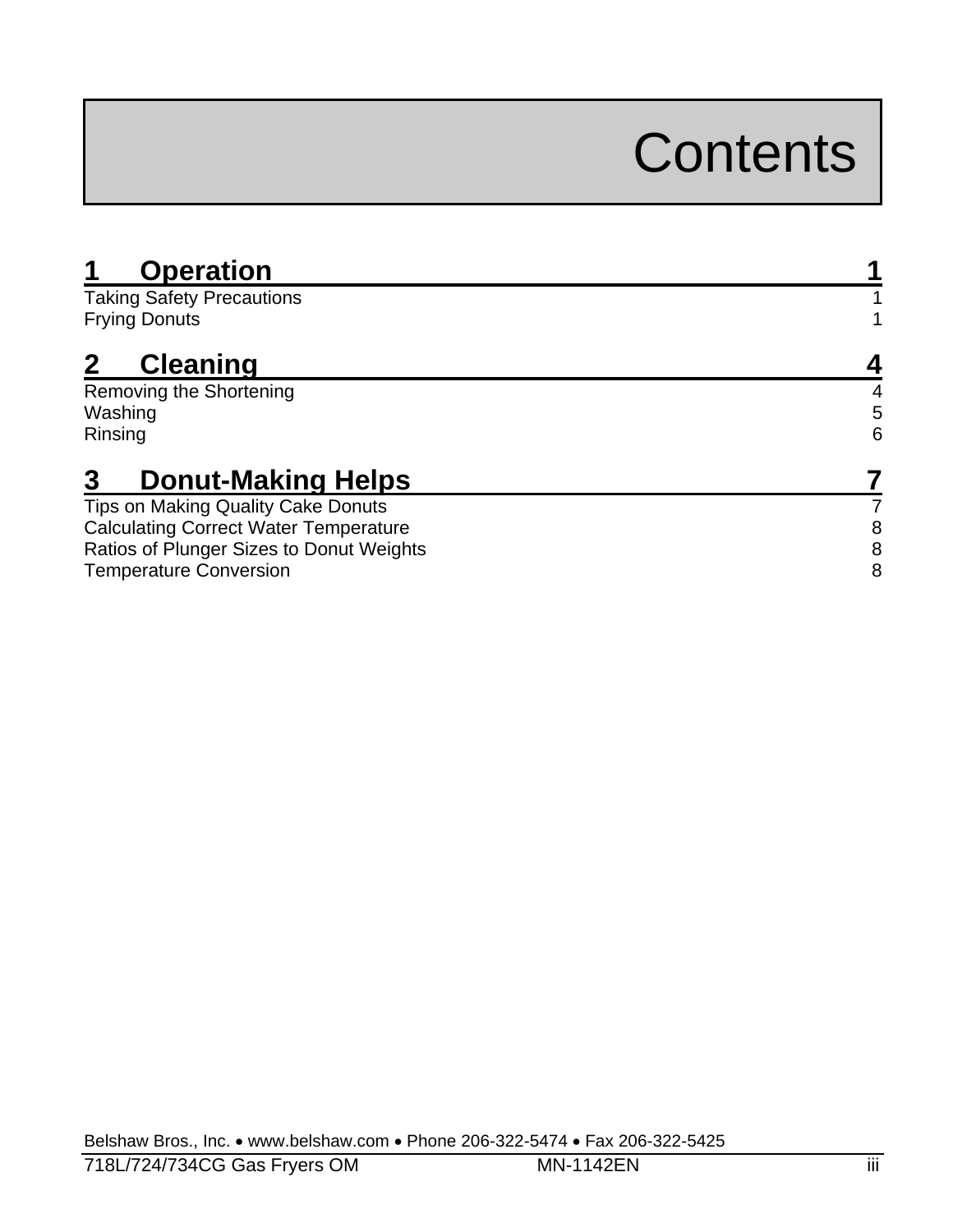# Preface

The 718LCG, 724CG, and 734CG Gas Fryers are designed to fry cake and yeast-raised donut products. Each must be bolted to a flat, dry floor. The operator should stand opposite the flue stack.

The operator must work safely at all times and read this manual and follow its instructions and warnings. A thorough understanding of how to install, maintain, and safely operate the fryer will prevent production delays and injuries.

Heed the following warnings and all other warnings that appear in this manual:

- Make sure the machine is bolted securely to the floor. Doing so will prevent the machine from moving, tipping, or falling, which could cause serious injury.
- Never let water and hot shortening come in contact with each other. Moisture causes hot shortening to spatter, which may cause serious burns.
- Do not overfill the kettle with shortening. If shortening overflows the kettle, it could cause serious burns or could cause someone to slip on the floor and be seriously injured.
- Hot shortening can cause serious burns. Make sure that the system and the shortening are cool before attempting any cleaning, adjustment, disassembly, or repair.
- To avoid electrocution or other injury, unplug the machine before attempting any cleaning, adjustment, disassembly, or repair.
- To avoid damaging the machine, never use force to assemble, disassemble, operate, clean, or maintain it.
- Be careful never to get shortening, water, or other materials on the floor. If anything does

get spilled on the floor, mop it up immediately. Materials on the floor can cause people to slip or fall, resulting in serious injury or loss of life.

- To prevent unintentional startup and possible fire, unplug the machine if there is a local power outage. When the power is restored, it is safe to plug the machine in again.
- To avoid electrocution, make sure that all electrical cords are not frayed or cracked and that they do not pass through any water or shortening.
- Make sure that all electrical cords are routed so that no one will trip over them.
- Make sure you are aware of the following:

This product contains chemicals known to the State of California to cause birth defects or other reproductive harm. Operation, installation and servicing of this product could expose you to carbon monoxide if not adjusted properly. Inhalation of carbon monoxide is known to the State of California to cause birth defects or other reproductive harm.

Maintenance and repairs shall only be carried out by a factory representative or qualified service personnel.

• Liquid Propane fryers

Liquid propane models are designed for use with a secure commercially installed propane tank located remotely from your fryer. Do not use with a portable propane tank.

• LPG/LNG Conversion

Contact the Factory to obtain necessary parts and instructions.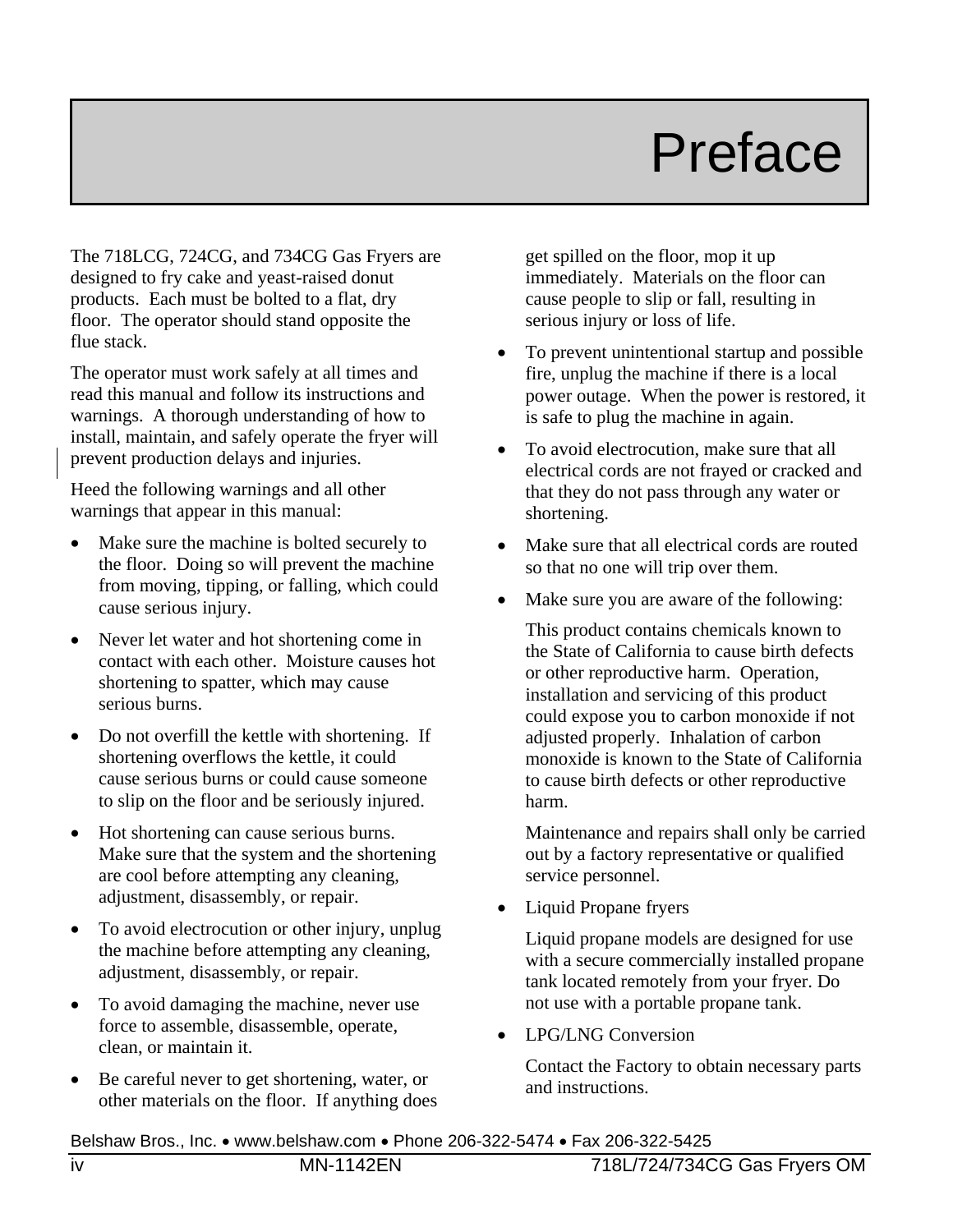# **Operation**

# **Taking Safety Precautions**

In a prominent location, post information about what to do if there is a gas leak. Make sure that all employees know what to do.

#### **WARNING**

**To avoid the possibility of fire, explosion, property damage, serious burns, and even death, never store gasoline or any other flammable liquid or vapor near the fryer.** 

#### **WARNING**

**To avoid serious injury or death, if you smell gas or suspect a gas leak, proceed as follows: 1. Turn off the gas. 2. Evacuate the building. 3. Do not touch any electrical switch or telephone until you are sure no spilled gas remains.** 

# **Frying Donuts**

#### **WARNING**

**To avoid serious injury or death, before you begin working, make sure that there is no combustible material in the area of the fryer.** 

**Read** each step **completely** before doing what it tells you to do.

- 1. If you are frying yeast-raised donuts, install the proofer or feed table. Refer to the proofer or feed table manual for complete installation and operation instructions.
- 2. Make sure the drain valve is closed.

3. Put enough shortening in the kettle to completely cover the burner tubes, thermocouple, and high-temperature limit control probe.

 Put shortening in the kettle using one of these methods:

\* If you have a Belshaw Shortening Melter (FM) attached to the fryer, use the FM to melt shortening and transfer it to the kettle. See the FM manual.

#### **WARNING**

#### **Hot shortening causes severe burns.**

- \* Melt shortening in a pan on the stove and pour it into the kettle.
- \* Put solid shortening into the kettle, packing it tightly around the burner tubes.

#### **WARNING**

**Air spaces can cause the shortening to overheat and catch on fire.** 

#### **CAUTION**

**To avoid severe damage to the kettle, never turn on the heat unless the heat tubes are completely covered by liquid.** 

- 4. Move the on/off switch to the OFF position.
- 5. Rotate the gas control knob counterclockwise to the ON position.
- 6. Move the on/off switch to the ON position.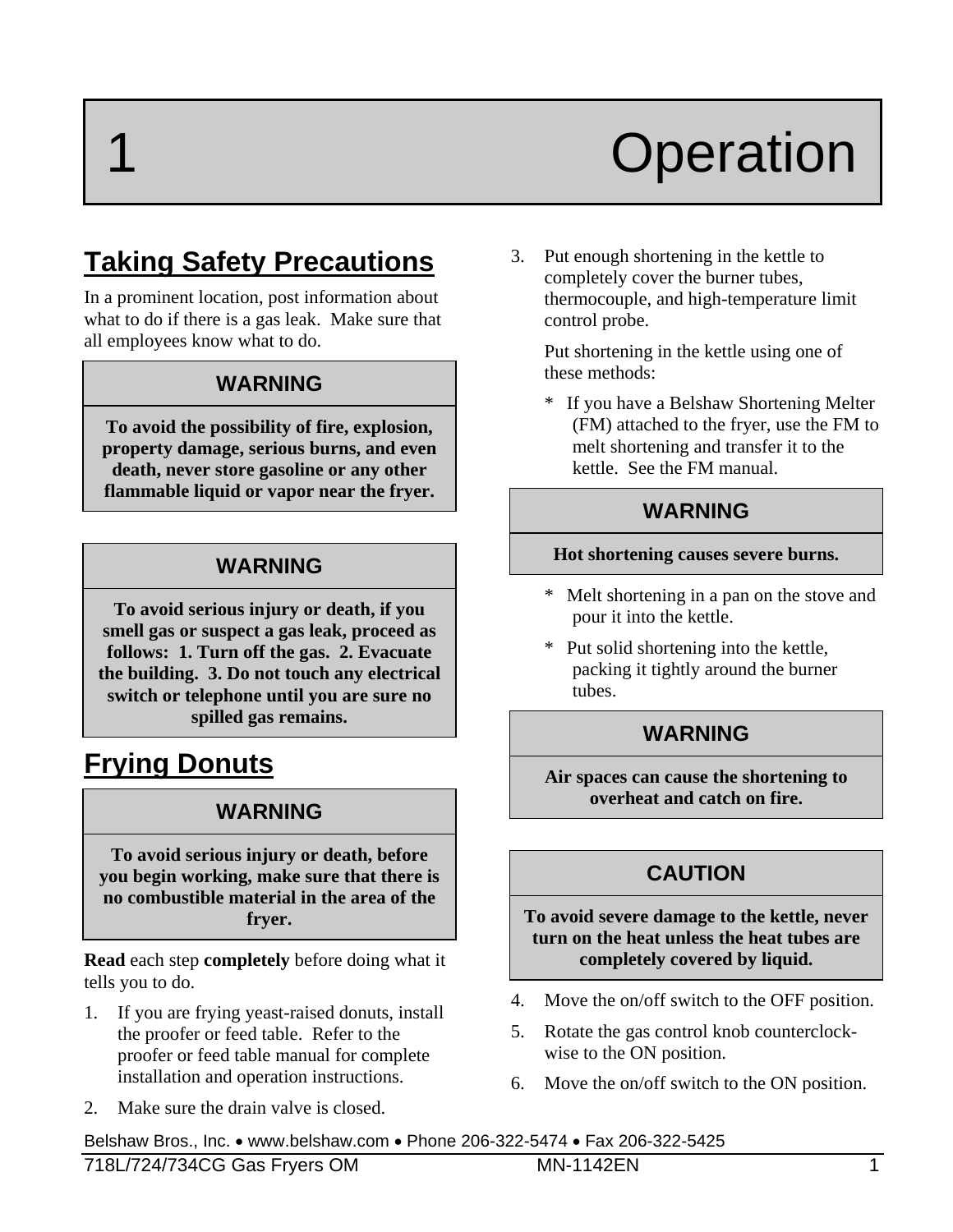The yellow pilot light near the on/off switch and the red pilot light on the fryer cabinet will both light up.

7. Push the  $\overline{P}$  button on the digital controller, "SP1" will light up. This is the set point. Push the up and down arrows to adjust the convection heat set point. See Figure 4-4. Push "R" button to return to operational mode.

 If the pilot fails to ignite within a certain length of time, the gas system will go into safety lock-out. If this happens, move the on/off switch to OFF, wait at least one minute, and then move the on/off switch to ON again.

#### **WARNING**

**Failure to wait at least one minute for the gas to dissipate could result in a fire or an explosion when the pilot is lighted again.** 

 If the shortening temperature exceeds 435°F/224°C, the high-temperature limit control will break the circuit, and the electrical and gas systems will shut off.

 If this happens, follow these steps to reset the system:

- a. Move the on/off switch to the OFF position.
- b. Wait for the shortening to cool to 385°F/196°C or below. You will not be able to ignite the pilot until the shortening reaches this temperature.
- c. Move the on/off switch to the ON position.
- 8. Continue adding shortening to the kettle until it reaches the proper depth for frying. Use one of the following methods. For safety reasons, we recommend the first method, and discourage you from using any other method.
- \* Use a Belshaw Shortening Melter (FM) to melt shortening and transfer it to the kettle. See the FM manual.
- \* Melt shortening in a pan on the stove and pour it into the kettle.
- \* Very carefully put solid shortening into the kettle.

#### **WARNING**

**To avoid serious burns, be very careful not to splatter hot shortening when you add shortening to the kettle.** 

 Because shortening expands as it increases in temperature, put shortening in the kettle gradually. Let the shortening in the kettle heat up before you add more.

9. Wait for the shortening to reach the desired temperature.

#### **WARNING**

**To avoid serious burns, when the fryer is operating, do not touch the flue, exhaust manifold, stacks, gas burners, or any part of the fryer that is in contact with hot shortening. Keep clear from the area above the flue outlet.** 

10. If you are frying cake or French donuts, move the cutter into place over the fryer. Refer to the cutter manual for complete installation and operation instructions.

 If you are frying yeast-raised donuts using a feed table, load proofing cloths on the feed table. Refer to the feed table manual for complete installation and operation instructions.

#### **CAUTION**

**To avoid damaging the machine, do not operate the conveyor until all the shortening has melted.**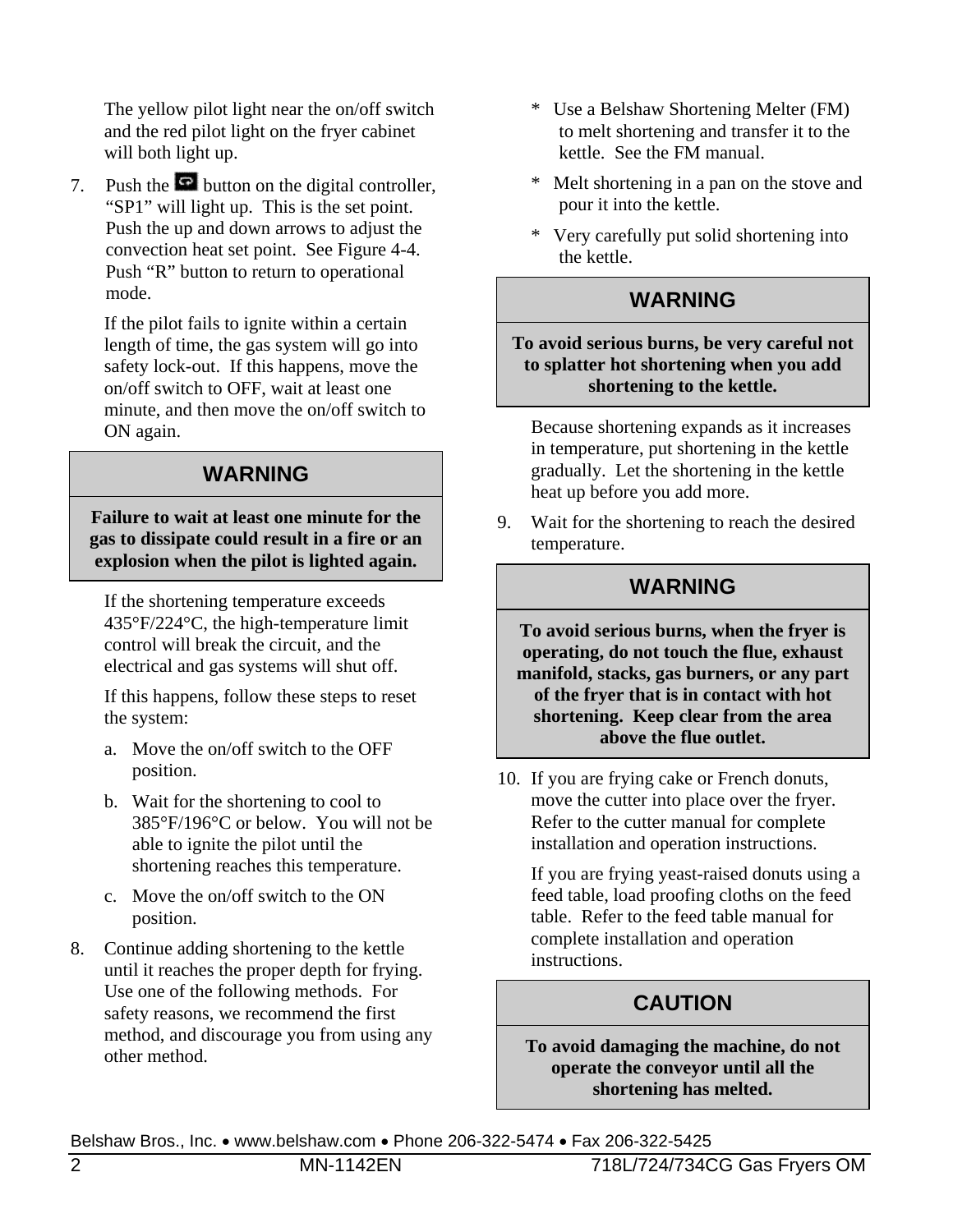- 11. Continue supplying shortening to the kettle as required. Keep the kettle filled up to the "Oil Level" marks on the side.
- 12. When you are done frying donuts, move the on/off switch to the OFF position.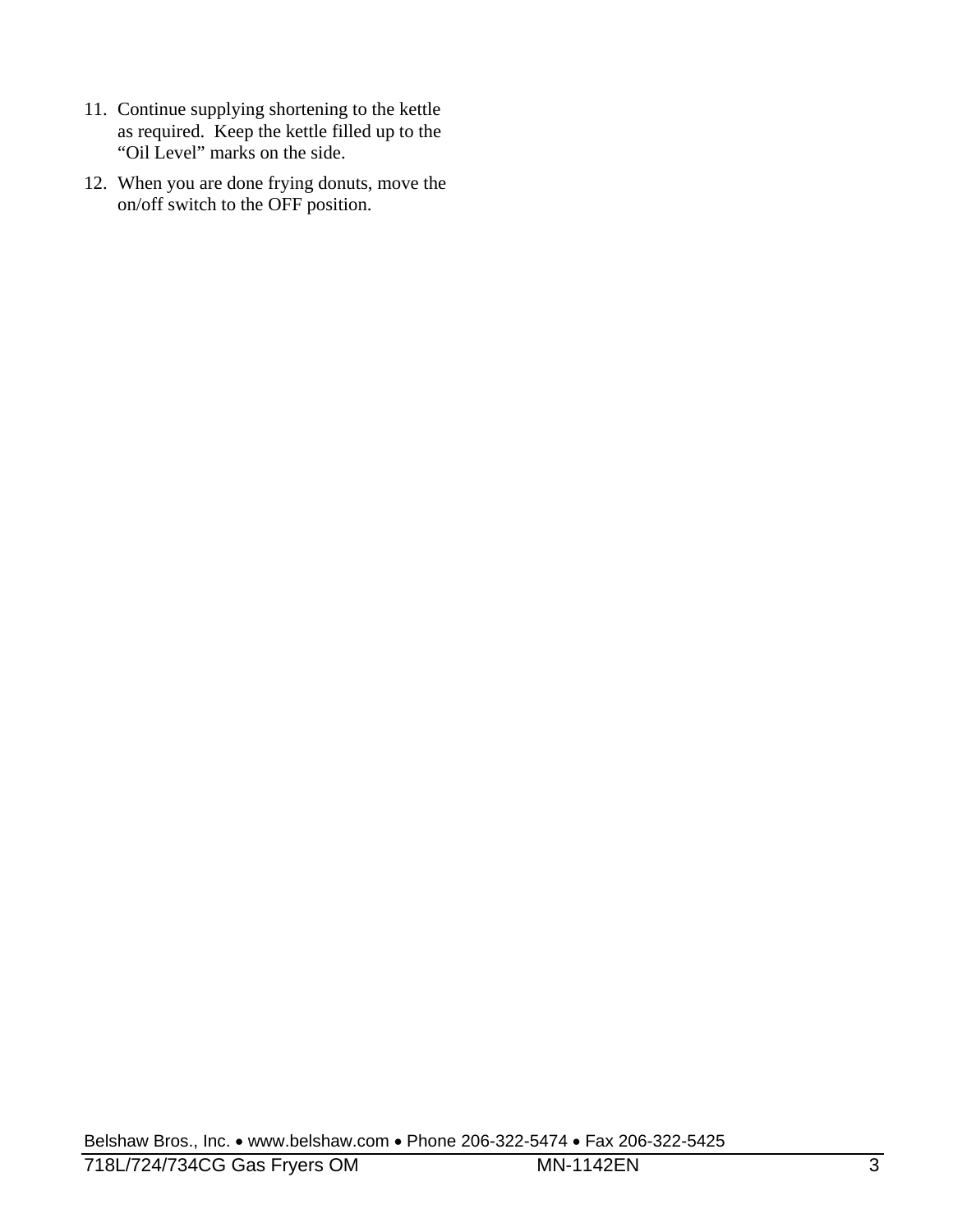# 2 Cleaning

For your safety, observe the following warnings throughout the entire cleaning process.

#### **WARNING**

**Thoroughly clean and dry the floor if shortening, water, or other materials are spilled. Materials spilled on the floor can cause serious injury or loss of life.** 

#### **WARNING**

**To avoid electrocuting yourself or damaging the machine, never allow water, steam, shortening, cleaning solution, or any other liquid to enter the electrical box.** 

#### **WARNING**

**To avoid serious burns while cleaning, do not touch the flue, exhaust manifold, stacks, gas burners, or any part of the fryer that is in contact with hot liquids.** 

There are four basic steps to cleaning the fryer: removing the shortening, washing, rinsing, and drying. You must perform all four steps and perform them in the order listed.

# **Removing the Shortening**

#### **WARNING**

**To avoid being burned or electrocuted, disconnect the fryer from the power source before cleaning it.** 

- 1. Disconnect the machine from the power source.
- 2. Let the shortening cool to  $100^{\circ}F/38^{\circ}C$ .
- 3. Place a Belshaw Shortening Filter or a large metal container under the drain valve of the fryer.

#### **WARNING**

**Do not use a plastic container. If the shortening is not cool enough, the container will melt, possibly causing you to be burned, and causing shortening to get on the floor.** 

- 4. Open the drain valve by turning the drain valve extension knob on the side of the fryer cabinet. Allow all the shortening to drain into the Shortening Filter or metal container.
- 5. If you are using a metal container, watch it to make sure the shortening does not overflow. If the container becomes full, close the drain valve, put another metal container under the drain valve, and open the drain valve again.

#### **WARNING**

**Do not allow the shortening to overflow the containers. Shortening will get on the floor, and if the shortening is not cool enough, you may be burned.**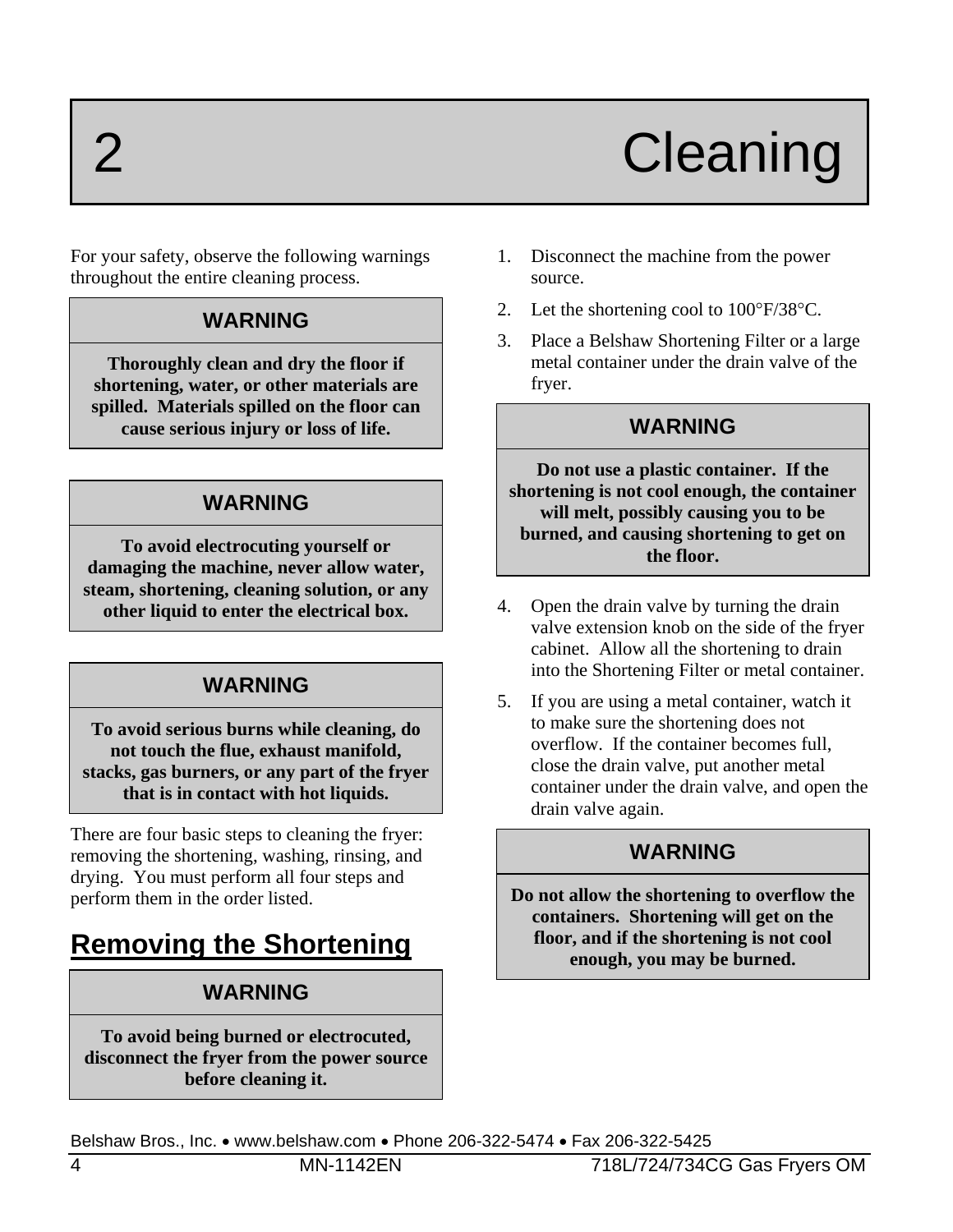#### **WARNING**

#### **Thoroughly clean and dry the floor if shortening is spilled. Shortening on the floor can cause serious injury or loss of life.**

6. Using a non-abrasive, non-metallic spatula, scrape the sediment and any remaining shortening into the drain valve.

#### **WARNING**

**To avoid fire, serious injury, and equipment damage, do not attempt to burn carbon off of the heat tubes.** 

- 7. Close the drain valve.
- 8. If your fryer has a Belshaw Shortening Melter (FM) connected to it, install the plug into the reservoir nipple.

## **Washing**

1. Pour hot water into the kettle, up to the normal level of the shortening. Add trisodium phosphate or another appropriate cleaner.

#### **CAUTION**

**To avoid severe damage to the kettle, never turn on the heat unless the heat tubes are completely covered by liquid.** 

- 2. Connect the fryer to the power source. Move the on/off switch to ON. Set the temperature control to 200°F/93°C. Keep the cleaning solution at this temperature for 15-20 minutes.
- 3. Scrub the soiled parts while the solution is hot. Do not use any abrasive cleaners or scrapers.

#### **WARNING**

**To avoid being burned, be very careful as you work with hot cleaning solution. Never put your hands in the solution. Wear gloves and long sleeves in case any solution splashes.** 

- 4. Move the on/off switch to OFF and disconnect the fryer from the power source. Allow the cleaning solution to cool to 100°F/38°C.
- 5. Place a large metal container under the drain valve.

#### **WARNING**

**Do not use plastic containers. If the cleaning solution is not cool enough, the containers will melt; possibly causing you to be burned, and causing cleaning solution to get on the floor.** 

- 6. Open the drain valve and allow the cleaning solution to drain into the container.
- 7. Watch the container to make sure the cleaning solution does not overflow. If the container becomes full, close the drain valve, put another large metal container under the drain valve, and open the drain valve again.

#### **WARNING**

**Do not allow the cleaning solution to overflow the containers. Cleaning solution will get on the floor, and if the solution is not cool enough, you may be burned.** 

- 8. When the draining is complete, close the drain valve.
- 9. Carefully carry the container(s) to the sink and slowly pour the solution into the sink.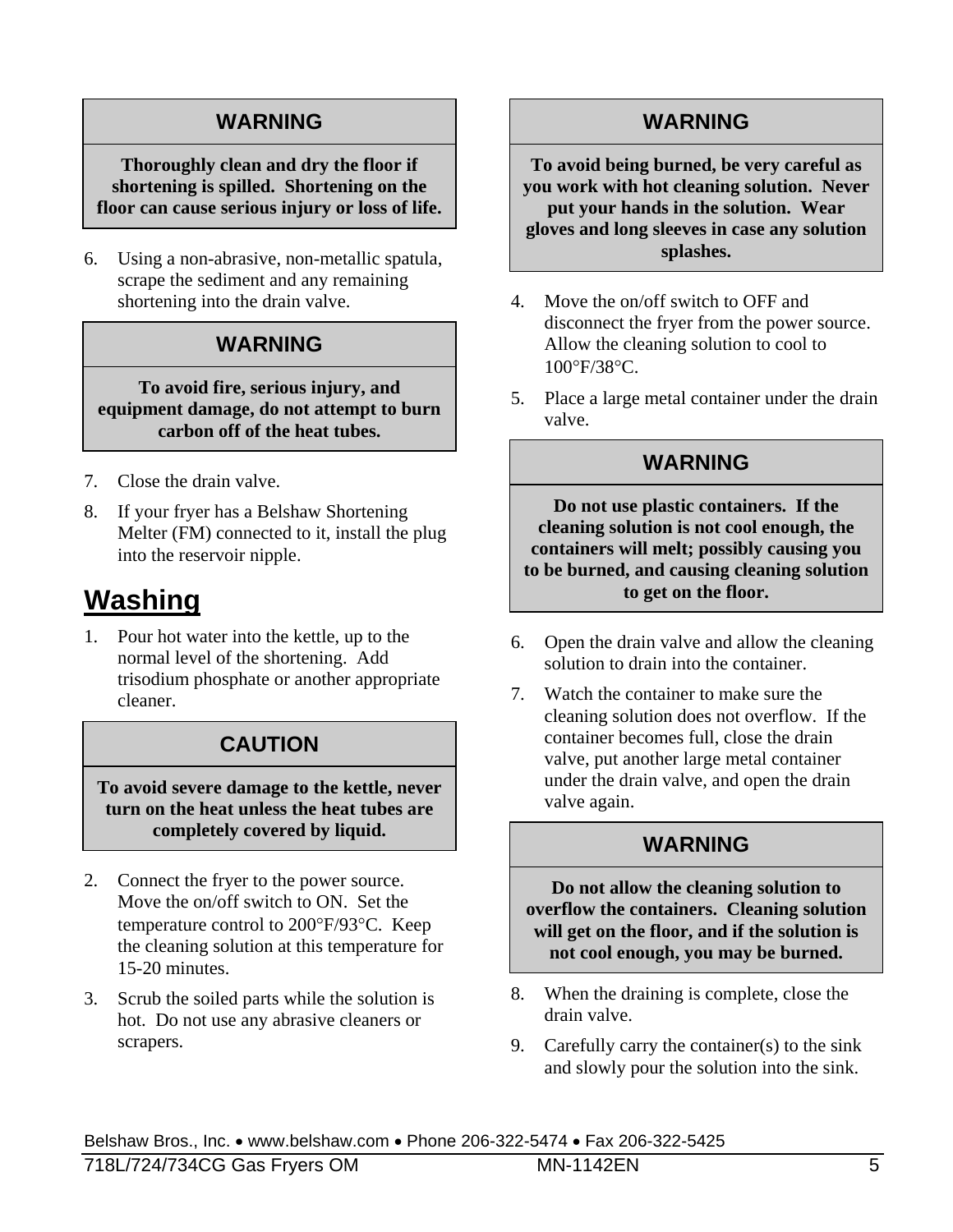#### **WARNING**

**Thoroughly clean and dry the floor if cleaning solution is spilled. Liquid on the floor can cause serious injury or loss of life.** 

# **Rinsing**

1. Pour clean water into the kettle, up to the normal level of the shortening. If the cleaner you have used requires that you add a neutralizer, do so now.

#### **CAUTION**

#### **To avoid severe damage to the kettle, never turn on the heat unless the heat tubes are completely covered by liquid.**

- 2. Connect the machine to the power source. Move the on/off switch to ON. Set the temperature controls at 200°F/93°C. Leave the water at this temperature for 5-10 minutes.
- 3. Move the on/off switch to OFF and disconnect the machine from the power source. Allow the water to cool to 100°F/38°C.
- 4. Place a large metal container under the drain valve.

#### **WARNING**

**Do not use plastic containers. If the water is not cool enough, the containers will melt; possibly causing you to be burned, and causing water to get on the floor.** 

- 5. Open the drain valve and allow the water to drain into the container.
- 6. Watch the container to make sure the water does not overflow the container. If the container becomes full, close the drain valve, put another large metal container

under the drain valve, and open the drain valve again.

#### **WARNING**

**Do not allow the water to overflow the containers. Water will get on the floor, and if the water is not cool enough, you may be burned.** 

- 7. When the draining is complete, close the drain valve.
- 8. Carefully carry the container(s) to the sink and slowly pour the water into the sink.

#### **WARNING**

**Thoroughly clean and dry the floor if water is spilled. Water on the floor can cause serious injury or loss of life.** 

9. Dry the kettle, drain valve, and burner tubes thoroughly. Make sure there is no water in the drain or drain tube.

#### **WARNING**

**Dry all parts of the fryer thoroughly. Failure to dry the fryer and kettle completely will cause an eruption. Shortening will overflow the sides of the fryer and may result in fire, injury, or death.**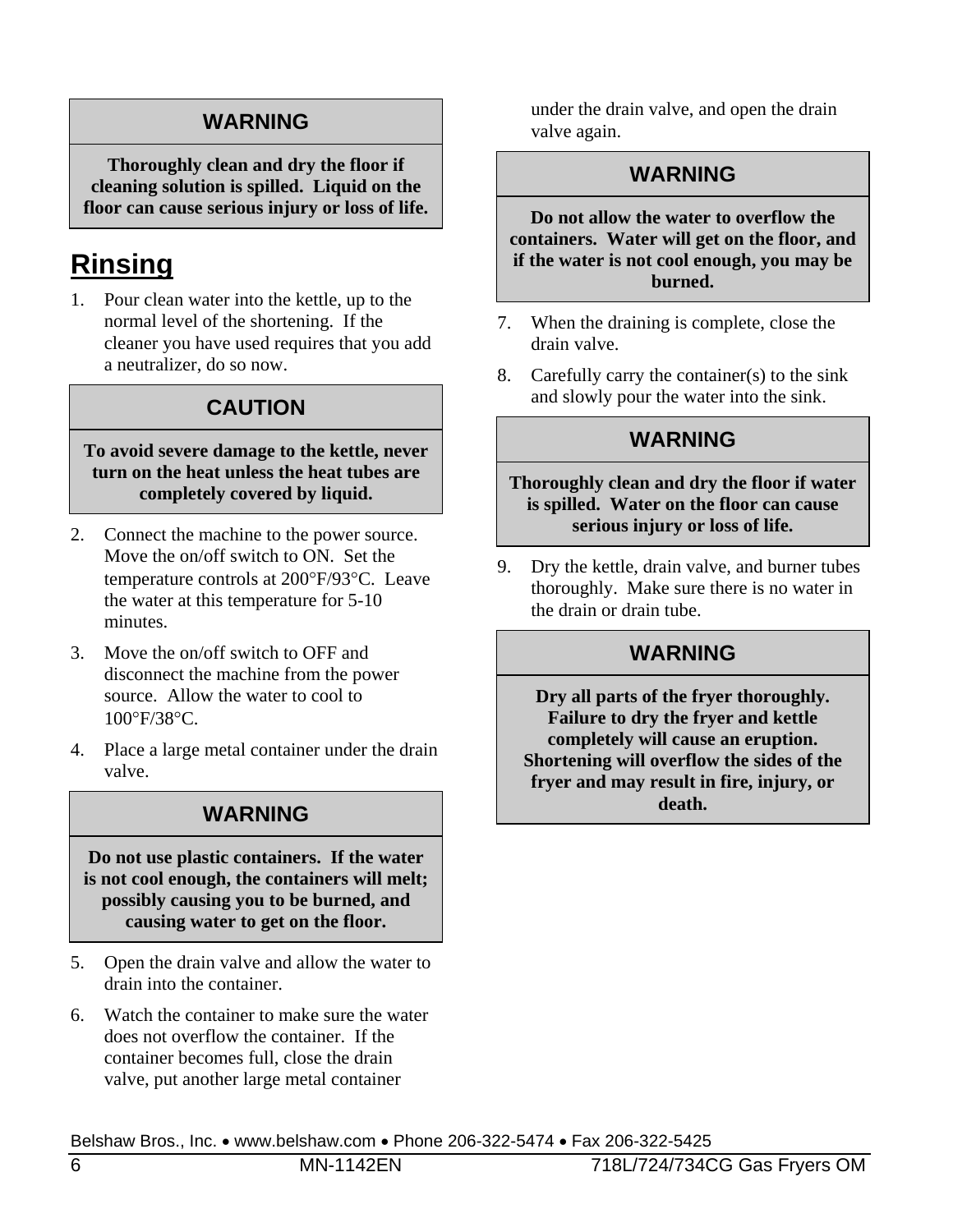# Donut-Making Helps

### **Tips on Making Quality Cake Donuts**

Use the correct batter temperature.

 In general, the correct batter temperature is  $75^{\circ}$ -80 $^{\circ}$ F/24 $^{\circ}$ -27 $^{\circ}$ C. Check the mix manufacturer's instructions, as the recommended temperature range may vary.

 If the batter is too warm, the donuts will lack volume and may "ring out" or be misshapen. If the batter is too cold, the donuts will stay under the shortening too long, fry too slowly, and crack open or ball up. They may also absorb excess shortening and lose volume.

Use the correct floor time.

 A floor time of 10 minutes between mixing and cutting allows the baking powder to react with the water. This helps the donuts attain the proper volume the proper level of shortening penetration.

 If the floor time exceeds 30 minutes, the mix will gas off, the donuts will lose volume and shape and will absorb too much shortening.

Use the correct frying temperature.

 The correct shortening temperature for frying is  $370^{\circ}$ -380 $^{\circ}$ F/188 $^{\circ}$ -193 $^{\circ}$ C.

 If the shortening is too hot, the donuts will fry too quickly on the outside and will lose volume. The donuts may also become dense inside.

If the shortening is too cold, the donuts will spread too rapidly, will form large rings, will tend to crack open, will be too light in appearance, and will absorb too much shortening.

 Maintain the proper shortening level. We recommend a distance of 1 1/4" between the cutter and the shortening.

 If the shortening is too deep, the donuts may not turn over when they reach the turner, causing them to cook unevenly.

 If the shortening is too shallow (too far below the cutter), the donuts may not drop flat, may turn over while submerging and surfacing, and may become irregular, cracked, or rough-crusted.

• Ensure that the donuts absorb the right amount of shortening.

 Donuts should absorb 1-1/2 to 3 oz/42 to 85 g of shortening per dozen, depending on their weight. You can achieve proper absorption by following tips 1-3.

• If the donuts do not absorb enough shortening, they will not keep well.

> If they absorb too much shortening, they will lose volume and may become misshapen. If this happens, follow tips 1-3, mix the batter a little longer than usual, turn the donuts as soon as they become golden brown, and turn the donuts only once.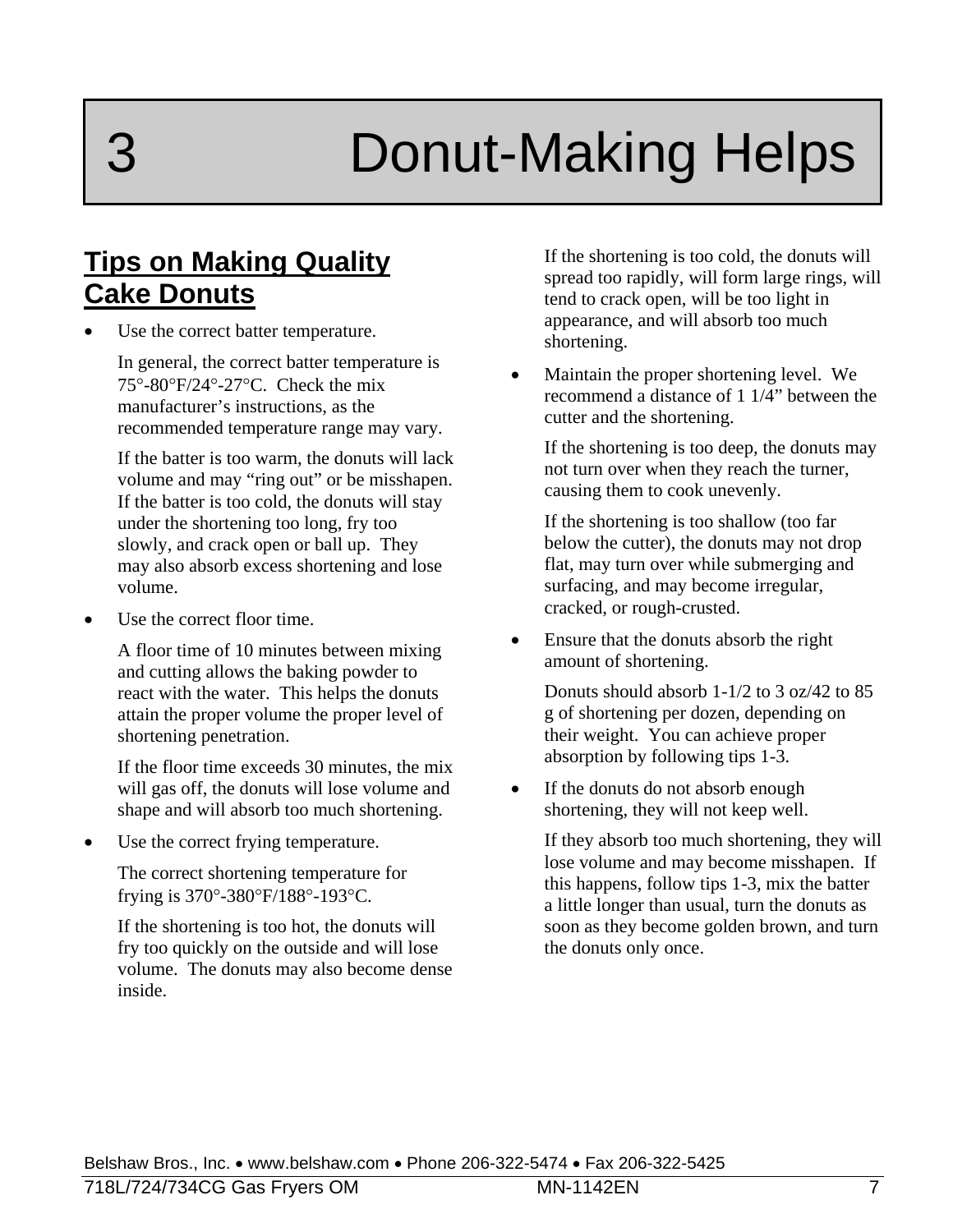### **Calculating Correct Water Temperature**

The following is an example of how to calculate the correct water temperature to use. You must

use your own room temperature, dry mix temperature, desired batter temperature, and, if you are making yeast-raised donuts, estimated temperature increase during mixing.

|                                                                          | <b>Cake Donuts</b> |                                                   |                      | <b>Yeast-Raised Donuts</b> |
|--------------------------------------------------------------------------|--------------------|---------------------------------------------------|----------------------|----------------------------|
|                                                                          | $\mathrm{P}$       | $\rm ^{\circ}C$                                   | $\mathrm{^{\circ}F}$ | $\rm ^{\circ}C$            |
| Room temperature                                                         | 72                 | 22.2                                              | 72                   | 22.2                       |
| Dry mix temperature                                                      | $+70$              | $+21.1$                                           | $+70$                | $+21.1$                    |
| Total A                                                                  | 142                | 43.3                                              | 142                  | 43.3                       |
| Desired batter temperature                                               | 75                 | 23.9                                              | 80                   | 26.7                       |
|                                                                          | <u>x3</u>          | <u>x3</u>                                         | <u>x3</u>            | <u>x3</u>                  |
| Total <b>B</b>                                                           | 225                | 71.7                                              | 240                  | 80.1                       |
| Total <b>B</b>                                                           | 225                | 71.7                                              | 240                  | 80.1                       |
| -Total A                                                                 | $-142$             | $-43.3$                                           | $-142$               | $-43.3$                    |
| Desired water temp. for cake donuts                                      | 83°F               | 28.4°C                                            | 98                   | 36.8                       |
|                                                                          |                    |                                                   |                      | ↓                          |
|                                                                          |                    | Figure from above                                 | 98                   | 36.8                       |
| Temperature increase during mixing (average: $30^{\circ}F/17^{\circ}C$ ) |                    |                                                   | $-30$                | $-17$                      |
|                                                                          |                    | Desired water temperature for yeast-raised donuts | 68°F                 | $19.8$ °C                  |

### **Ratios of Plunger Sizes to Donut Weights**

The weights given are for donuts without icings or other toppings. They are provided for reference only, as weights vary according to the density of the batter.

| <b>Plunger Size</b> | Donut Weight per<br><b>Dozen</b> |
|---------------------|----------------------------------|
| 1"                  | 5-8 oz/142-227 g                 |
| 1.5/8"              | 14-17 oz/397-482 g               |
| 1.3/4"              | 16-20 oz/454-567 g               |
| 17/8"               | 19-24 oz/539-680 g               |
| 2"                  | 22-27 oz/624-765 g               |

# **Temperature Conversion**

To convert temperatures from Fahrenheit to Celsius, subtract  $32$  from  $\degree$ F and divide the result by 1.8. For example,  $212^{\circ}F-32/1.8 = 100^{\circ}C$ . To convert temperatures from Celsius to Fahrenheit, multiply  $\degree$ C by 1.8 and add 32 to the result. For example,  $(100^{\circ}C \times 1.8) + 32 = 212^{\circ}F$ .

| $\circ$ F | $\rm ^{\circ}C$ | $\circ$ F | $\rm ^{\circ}C$ |
|-----------|-----------------|-----------|-----------------|
| 55        | 12.8            | 340       | 171.1           |
| 60        | 15.6            | 345       | 173.9           |
| 65        | 18.3            | 350       | 176.7           |
| 70        | 21.2            | 355       | 179.4           |
| 75        | 23.9            | 360       | 182.2           |
| 80        | 26.7            | 365       | 185.0           |
| 325       | 162.8           | 370       | 187.8           |
| 330       | 165.6           | 375       | 190.6           |
| 335       | 168.3           | 380       | 193.3           |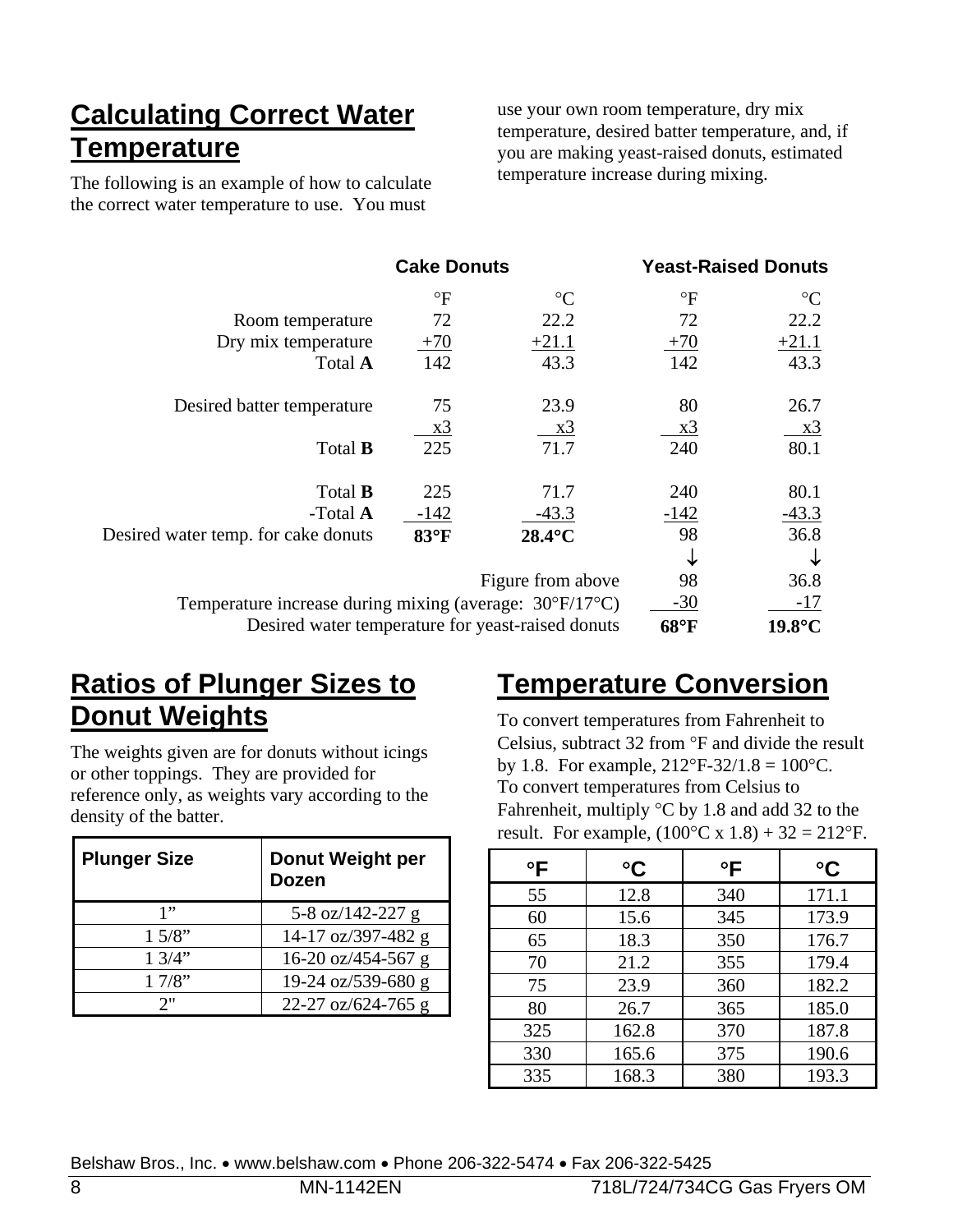

# Open Kettle Gas Fryers 718LCG, 724CG & 734CG

# Technical Supplement

Belshaw Bros., Inc. 814 44<sup>th</sup> Street Northwest, Suite 103 Auburn, WA 98001 USA Phone: (206) 322-5474 • Fax: (206) 322-5425 E-mail: service@belshaw.com • http://www.belshaw.com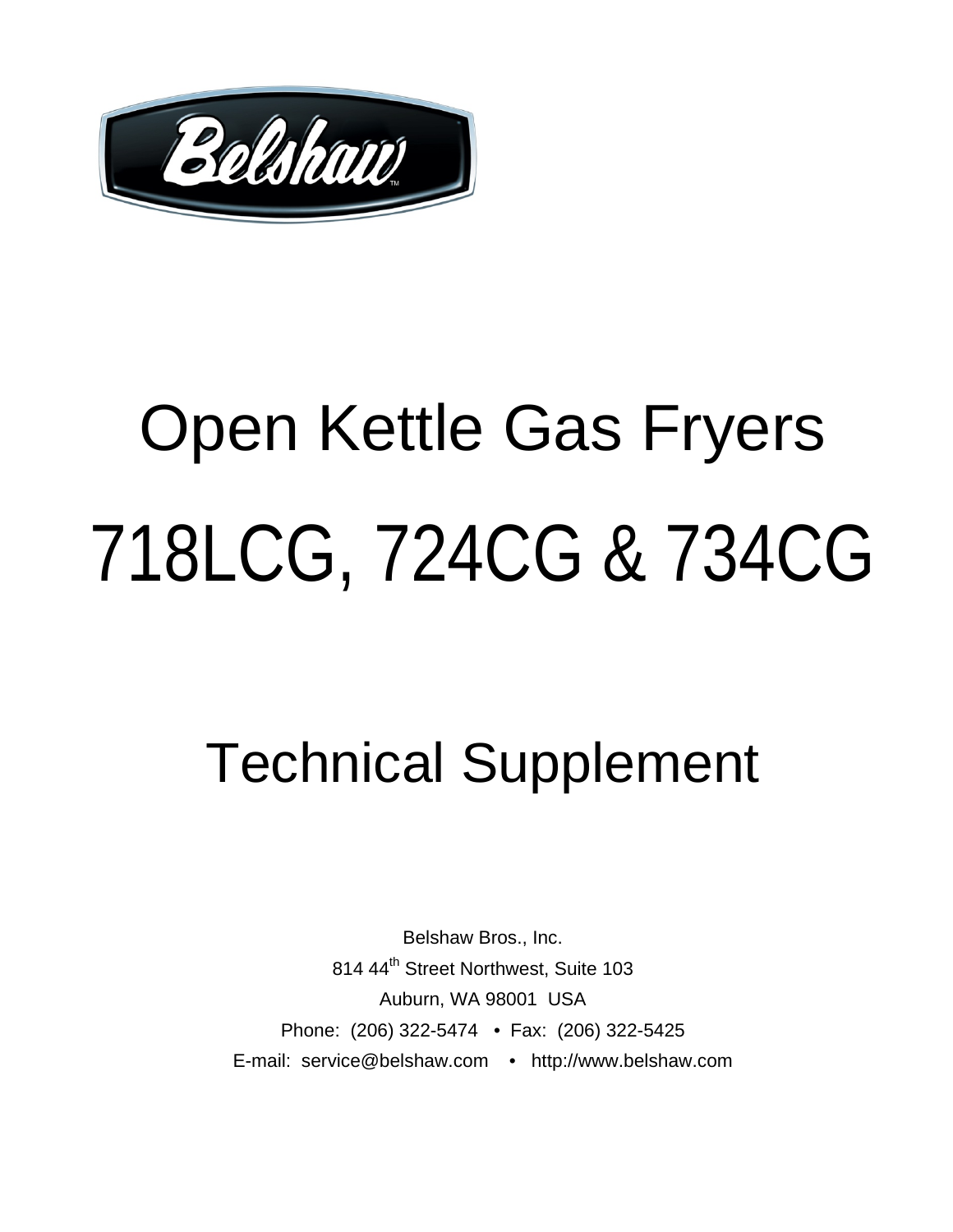If you accept the machine from the shipping company, you are, in effect, saying that the machine is in good condition, and you must pay for the machine. Belshaw cannot pay for shipping damage, because the freight company has accepted the machine from Belshaw in good condition, and is responsible for its safe delivery. For your protection, inspect the machine to see that no parts are bent, scratched, or otherwise damaged. If any damage has occurred in shipping, file a freight claim with the shipping company immediately.

#### **IMPORTANT**

**Keep this manual for future reference.** 

To unpack the fryer and transport it to the workstation:

- 1. Use a fork lift to transport the shipping crate to the work station.
- 2. Break down the shipping crate.
- 3. Remove all the packing materials from the fryer. These include foam, tape, brown paper, plastic, and white protective coating.
- 4. Position the fryer to allow sufficient space on either end of the machine for any equipment you plan to use with it.

#### **EQUIPMENT RECORD**

Please provide the information below when you correspond with us about your machine.

| Date of Installation | <u> 1980 - Jan Barnett, fransk kongresu (d. 1980)</u>            |
|----------------------|------------------------------------------------------------------|
| Model number         | <u> 1980 - Jan James James Barnett, fransk politik (d. 1980)</u> |
| Serial number        | <u> 1989 - John Stone, Amerikaansk politiker († 1989)</u>        |

#### 011108

MN-1143EN

Belshaw Bros., Inc.

814 44<sup>th</sup> Street Northwest, Suite 103

Auburn, WA 98001 USA

Phone: (206) 322-5474 • Fax: (206) 322-5425

E-mail: service@belshaw.com • http://www.belshaw.com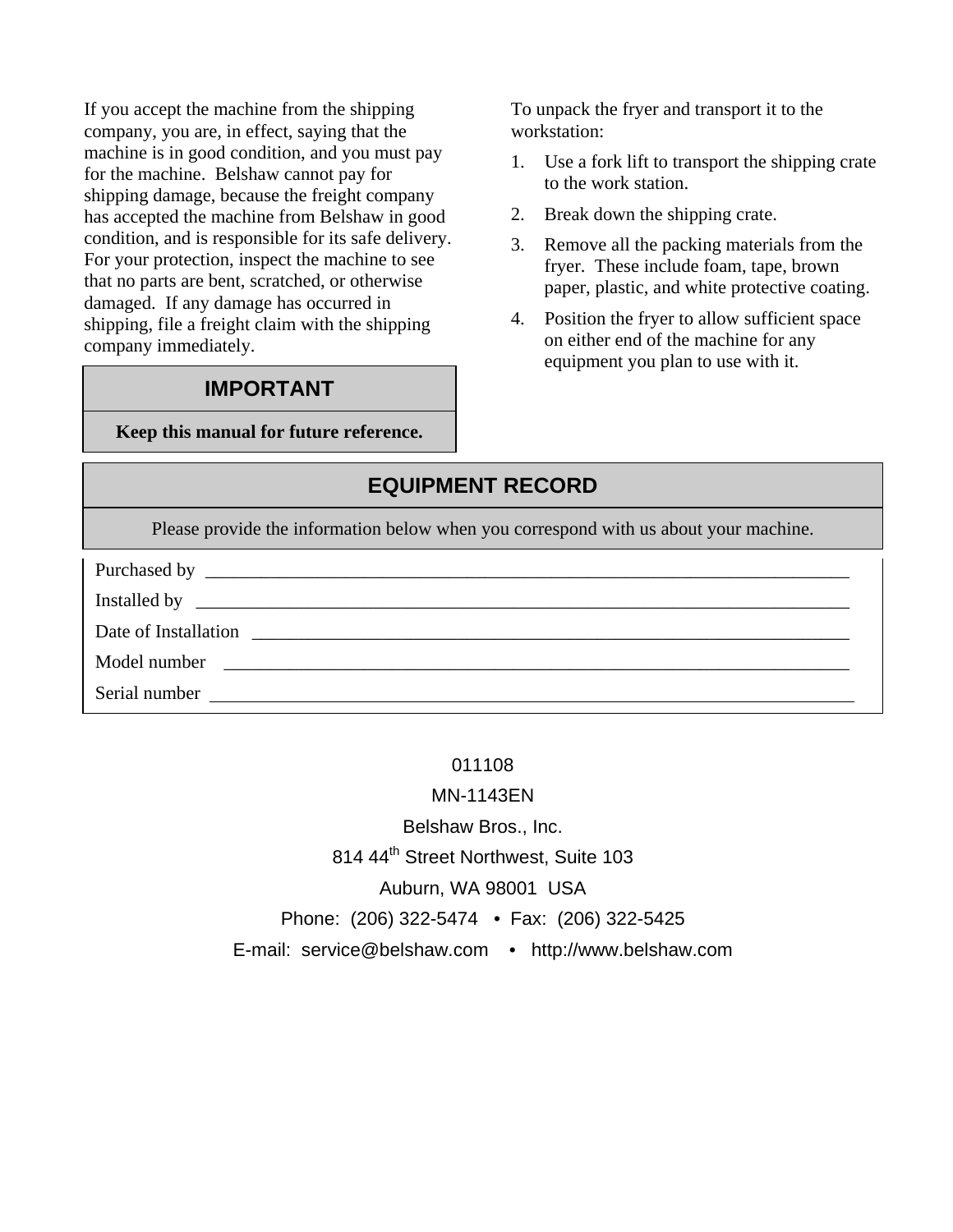# **Contents**

| <b>Installation</b>                  |                |
|--------------------------------------|----------------|
| <b>Conforming to Codes</b>           |                |
| Selecting a Workstation              |                |
| Unpacking the Fryer                  | 2              |
| <b>Initial Cleaning</b>              | $\overline{2}$ |
| Assembling the Fryer                 | $\overline{2}$ |
| Installing the Fryer                 | 3              |
| Moving the Fryer                     | 4              |
| Assembling Fryer Screens and Handles | 5              |
| <b>Maintenance</b>                   | 6              |
| 3<br>Troubleshooting                 | 12             |
| <b>Pilot Module</b><br>4             | 13             |
| Checkout                             | 13             |
| Troubleshooting-General              | 16             |
| Troubleshooting the Ignition System  | 16             |
| 5<br><b>Parts Lists Drawing Page</b> | 19             |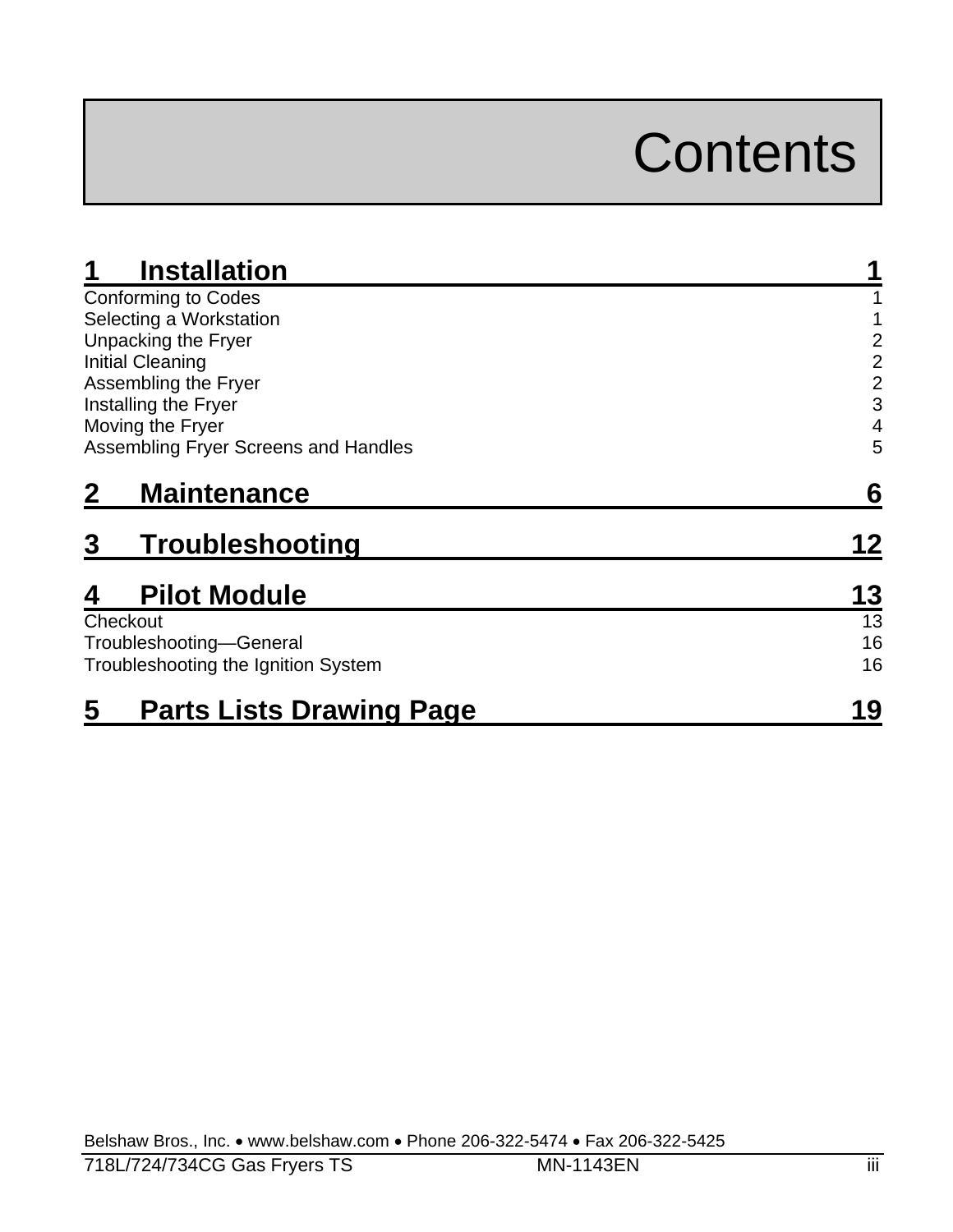# Preface

The 718LCG, 724CG, and 734CG Gas Fryers are designed to fry cake and yeast-raised donut products. Each must be bolted to a flat, dry floor. The operator should stand opposite the flue stack.

The operator must work safely at all times and read this manual and follow its instructions and warnings. A thorough understanding of how to install, maintain, and safely operate the fryer will prevent production delays and injuries.

Heed the following warnings and all other warnings that appear in this manual:

- Make sure the machine is bolted securely to the floor. Doing so will prevent the machine from moving, tipping, or falling, which could cause serious injury.
- Never let water and hot shortening come in contact with each other. Moisture causes hot shortening to spatter, which may cause serious burns.
- Do not overfill the kettle with shortening. If shortening overflows the kettle, it could cause serious burns or could cause someone to slip on the floor and be seriously injured.
- Hot shortening can cause serious burns. Make sure that the system and the shortening are cool before attempting any cleaning, adjustment, disassembly, or repair.
- To avoid electrocution or other injury, unplug the machine before attempting any cleaning, adjustment, disassembly, or repair.
- To avoid damaging the machine, never use force to assemble, disassemble, operate, clean, or maintain it.
- Be careful never to get shortening, water, or other materials on the floor. If anything does

get spilled on the floor, mop it up immediately. Materials on the floor can cause people to slip or fall, resulting in serious injury or loss of life.

- To prevent unintentional startup and possible fire, unplug the machine if there is a local power outage. When the power is restored, it is safe to plug the machine in again.
- To avoid electrocution, make sure that all electrical cords are not frayed or cracked and that they do not pass through any water or shortening.
- Make sure that all electrical cords are routed so that no one will trip over them.
- Make sure you are aware of the following:

This product contains chemicals known to the State of California to cause birth defects or other reproductive harm. Operation, installation and servicing of this product could expose you to carbon monoxide if not adjusted properly. Inhalation of carbon monoxide is known to the State of California to cause birth defects or other reproductive harm.

Maintenance and repairs shall only be carried out by a factory representative or qualified service personnel.

• Liquid Propane fryers

Liquid propane models are designed for use with a secure commercially installed propane tank located remotely from your fryer. Do not use with a portable propane tank.

LPG/LNG Conversion

Contact the Factory to obtain necessary parts and instructions.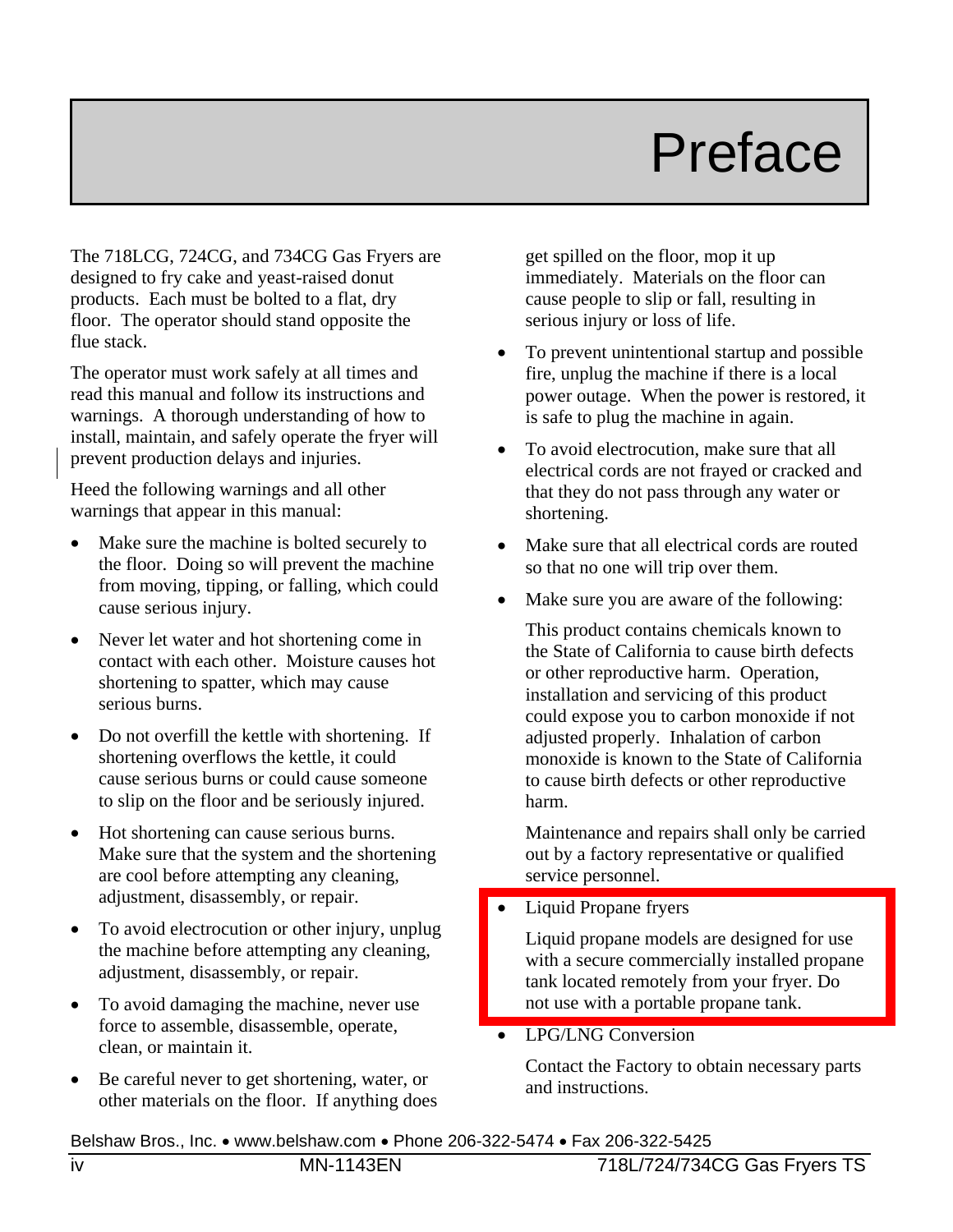# **Installation**

In a prominent location, post instructions to be followed in the event the user smells gas. Obtain this information by consulting your local gas supplier.

#### **FOR YOUR SAFETY**

**Do not store or use gasoline or other flammable vapors or liquids in the vicinity of this or any other appliance.** 

#### **WARNING**

**Improper installation, adjustment, alteration, service or maintenance can cause property damage, injury or death. Read the installation, operating and maintenance instructions thoroughly before installing or servicing this equipment.** 

### **Conforming to Codes**

The installation of this fryer must conform with local codes, or in the absence of local codes, with the National Fuel Gas Code (ANSI Z223.1- 1992), with the Natural Gas Installation Code (CAN/CGA-B149.1), or with the Propane Installation Code (CAN/CGA-B149.2), including:

- The fryer and its individual shutoff valve must be disconnected from the gas supply piping system during any pressure testing of that system at test pressures in excess of 1/2 psig (3.45 kPa).
- The fryer must be isolated from the gas supply piping system by closing its individual manual shutoff valve during any

pressure testing of the gas supply piping system at test pressures equal to or less than 1/2 psig (3.45 kPa).

• Propane fueled fryers must be used with a secure commercially installed propane tank located remotely from your fryer. Do not use with a portable propane tank.

The fryer, when installed, must be electrically grounded in accordance with local codes, or in the absence of local codes, with the National Electrical Code, ANSI/NFPA 70, or with the Canadian Electrical Code, CSA C22.1, as applicable.

#### **WARNING Electrical Grounding Instructions**

**This appliance is equipped with a threeprong (grounding) plug for your protection against shock hazard and should be plugged directly into a properly grounded three-prong receptacle. Do not cut or remove the grounding prong from this plug.** 

### **Selecting a Workstation**

The room in which the fryer is to be used should provide enough air for combustion. A ventilation hood with grease filters must be used with the fryer. The hood must be installed and operated in conformance with all applicable fire codes and emissions standards

Maintain these clearances between the sides and back of the fryer to any combustible materials.

- $Sides = 2 inches$
- $Back 2 inches$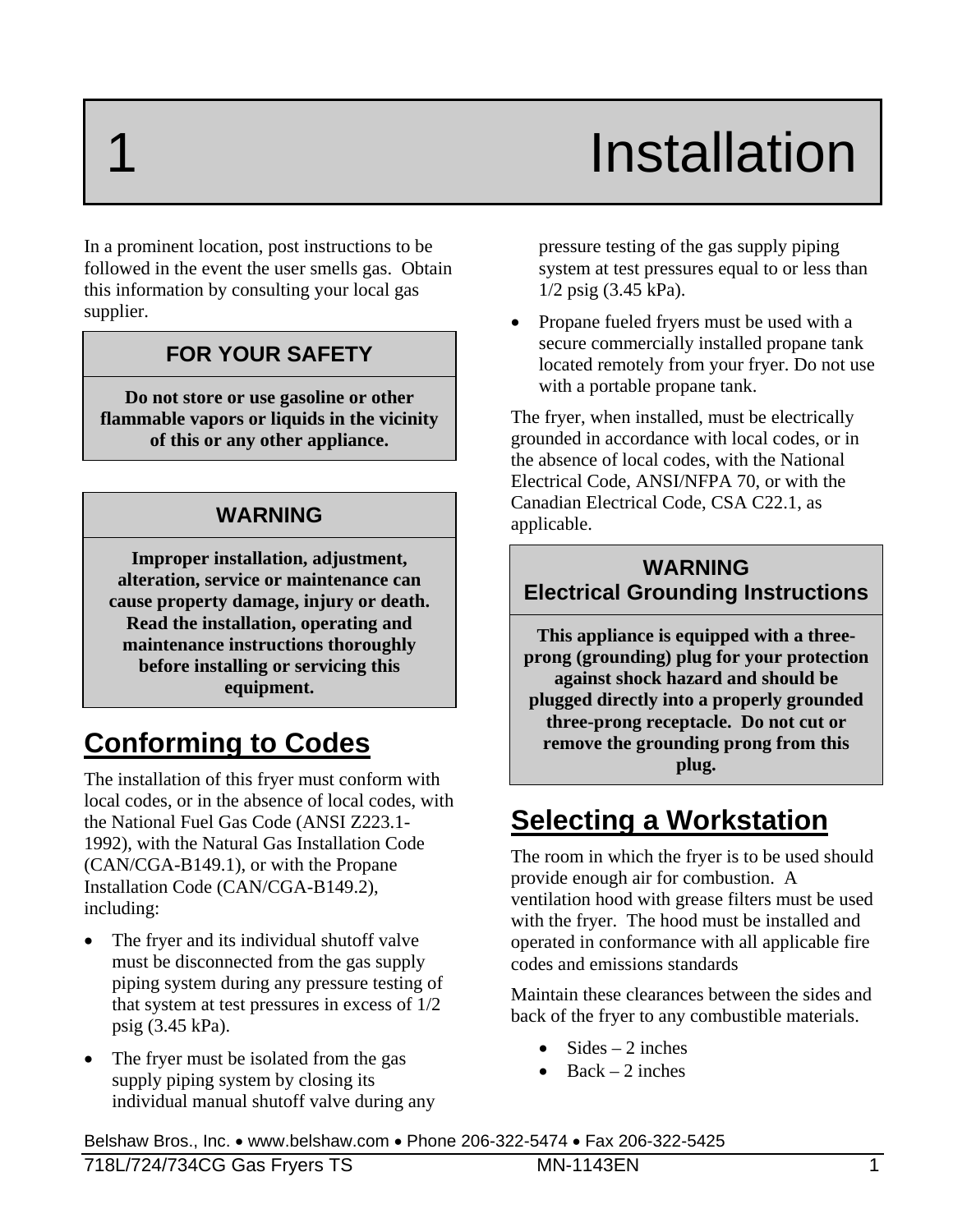The workstation should allow at least 2"/5 cm clearance between the machine and all construction, whether combustible or noncombustible. In addition, it should allow access to the rear of the fryer for cleaning and servicing.

# **Unpacking the Fryer**

- 1. Use a fork lift to transport the shipping crate to the work station.
- 2. Break down the shipping crate.
- 3. Remove all the packing materials from the fryer. These include foam, tape, brown paper, plastic, and white protective coating.
- 4. Position the fryer to allow sufficient space on either end of the machine for any equipment you plan to use with it.

# **Initial Cleaning**

Clean your fryer before using it. Wipe the inside of the kettle with a soft, damp cloth. Dry the kettle thoroughly.

#### **WARNING**

**To avoid electrocuting yourself or damaging the machine, never allow water, steam, cleaning solution, or other liquid to enter the electrical box.** 

#### **WARNING**

**Never let water and hot shortening come in contact with each other. Moisture causes hot shortening to spatter, which may cause serious injury. Prior to use, make sure the kettle and any other parts you have washed are dry.** 

# *Assembling the Fryer*

1. Install the flue stack as follows:

- a. Slide the flange on the bottom of the flue stack underneath the retaining strip on the flue base. The mounting holes must line up. (See Figure 1-1.)
- b. Fasten the flue stack to the flue base using the two pan-head sheet metal screws provided.

#### Figure 1-1. Installing the Flue Stack.

2. Attach the heat shield to the splash shield as



follows:

- a. Slide the flanges on the sides of the heat shield under the bent edges of the splash shield. The mounting holes must line up.
- b. Fasten the heat shield to the splash shield using the 10-24 x 3/8" hex-head screws, lockwashers, and nuts provided. The screws go through the front of the splash shield; the lockwashers and nuts go on the back of the heat shield.
- 3. Put the heat shield and splash shield on the fryer. They slide over the flue stack, and the back of the kettle slides between the heat shield and the splash shield. The mounting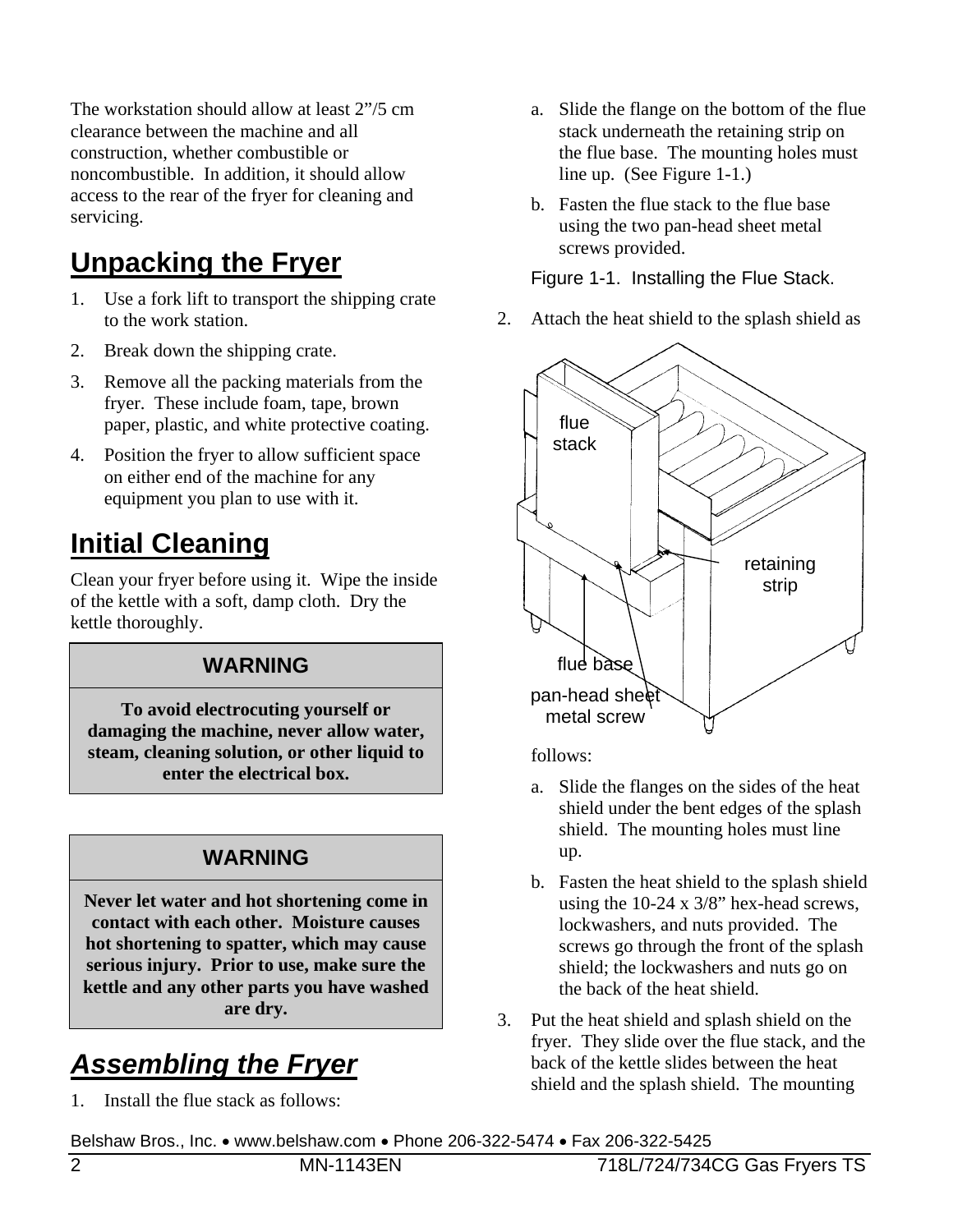holes in the heat shield and the fryer cabinet must line up. See Figure 1-2.



Figure 1-2. Installing the Heat Shield and Splash Shield.

4. Fasten the heat shield to the fryer cabinet using the four hex-head tek screws provided.

# *Installing the Fryer*

- 1. Make sure the power requirements of the machine, found on the data plate, match your power source.
- 2. Using a fork lift or pallet jack, lift the fryer cabinet and screw each leg in as far as it will go.
- 3. Set the fryer cabinet on a flat, dry floor.
- 4. Level the fryer. Follow these steps:
	- a. Check to see if the fryer is level. To do so, place a level across the top of the fryer cabinet.
- b. If the fryer is not level, lift the fryer using a fork lift or pallet jack, and turn the legs to adjust them.
- c. Using the fork lift or pallet jack, lower the fryer to the floor. Be sure that all the legs rest on the floor when the fryer is level.
- 5. Bolt the fryer to the floor. The foot of each leg has two holes in it for this purpose.

#### **WARNING**

**To avoid serious burns, other injury, or death, make sure the fryer is securely fastened to the floor so it will not tip or fall over.** 

6. If you want to perform pressure testing on the building's gas supply system at pressures greater than 0.5 psig/3.45 kPa, do so now, before you connect the fryer to the gas supply.

#### **CAUTION**

**To avoid damaging the fryer, do not perform pressure testing on the building's gas supply system at pressures greater than 0.5 psig/3.45 kPa when the fryer is connected to the that system.** 

- 7. Connect the fryer to the gas supply, as follows:
	- a. Make sure the gas line to the fryer is the right size. If it is too small, the gas pressure at the burner manifold will be too low, resulting in slow heat recovery, delayed ignition, and pilot outage. (The gas supply line on the fryer itself is 1/2"/1.3 cm I.P.S.)
	- b. Connect the fryer to the building's gas supply.
	- c. Seal all threaded joints between gas pipes with pipe joint compound. You

Belshaw Bros., Inc. www.belshaw.com Phone 206-322-5474 Fax 206-322-5425 718L/724/734CG Gas Fryers TS MN-1143EN 3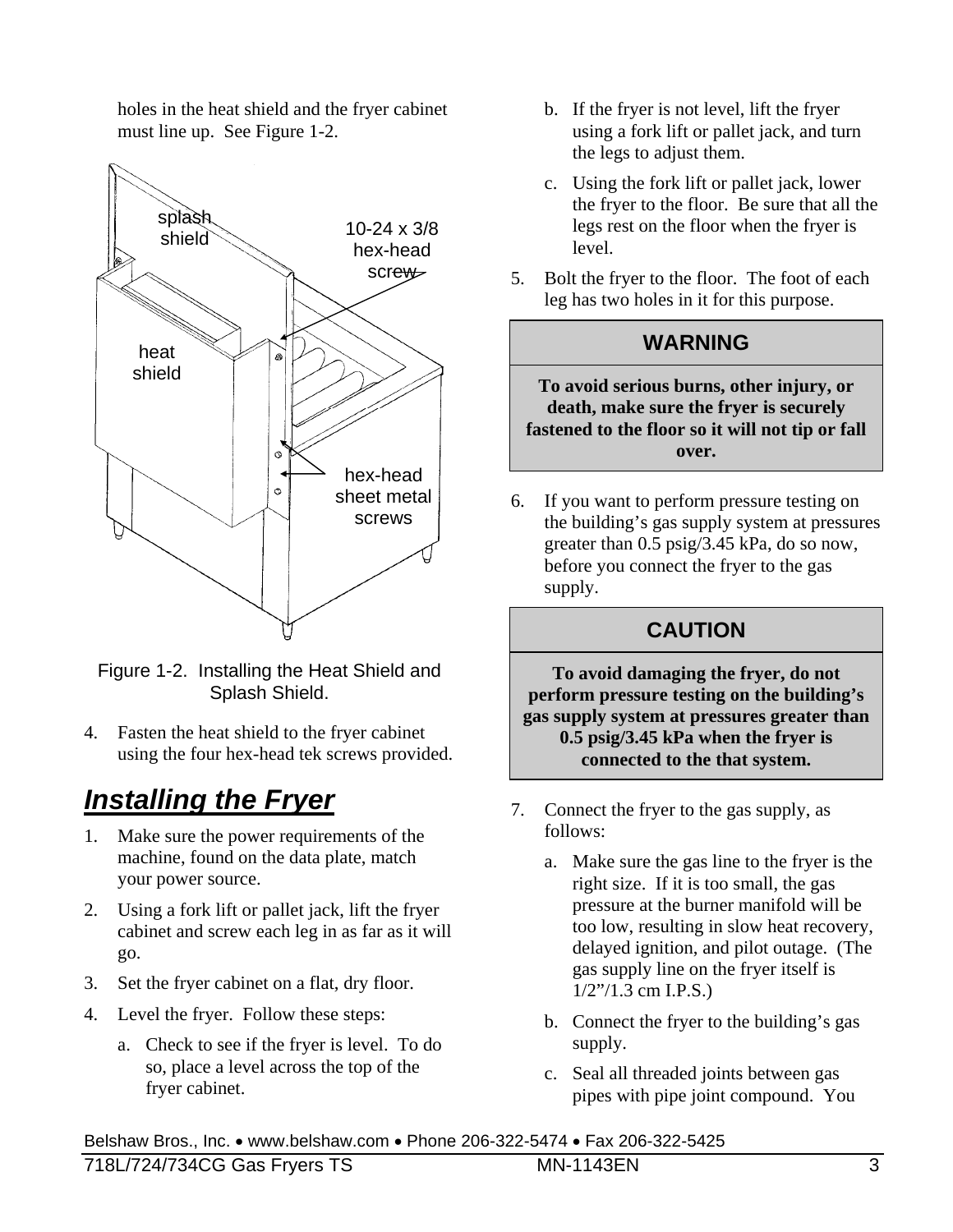must use a compound that resists the action of liquefied petroleum (LP) gases.

- d. Bleed the gas lines of all air.
- e. Check all gas connections and fittings for leaks using a gas leak detector, a soap solution, or a similar substance. When such a substance is applied to connections and fittings, bubbles indicate gas leaks.

#### **WARNING**

**To avoid a fire or an explosion which would cause serious burns or death, never use an open flame to check connections for gas leaks.** 

- 8. If you want to perform pressure testing on the building's gas supply system at pressures at or below 0.5 psig/3.45 kPa, you may do so now. Before testing, make sure the fryer's individual manual shutoff valve is closed.
- 9. Connect the fryer to a properly grounded power source.

#### **WARNING**

**This appliance is equipped with a threeprong (grounding) plug for your protection against shock hazard and should be plugged directly into a properly grounded three-prong receptacle. Do not cut or remove the grounding prong from this plug.** 

# *Moving the Fryer*

If you ever want to move the fryer to a different workstation, follow this procedure:

- 1. Turn off the fryer and disconnect it from the power source.
- 2. Disconnect the machine from the gas supply.
- 3. Allow the machine and the shortening to cool.

Belshaw Bros., Inc. www.belshaw.com Phone 206-322-5474 Fax 206-322-5425

#### **WARNING**

#### **Do not touch hot shortening. It can cause serious burns.**

4. Remove the shortening from the fryer as explained in "Removing the Shortening" in Section 3.

#### **WARNING**

**To avoid burns, falls, other injury, or death, never attempt to move the fryer when it has shortening or other liquid in it.** 

#### **WARNING**

**Thoroughly clean and dry the floor if shortening is spilled. Materials on the floor can cause people to slip or fall, resulting in serious injury or loss of life.** 

- 5. Remove the bolts that secure the fryer to the floor.
- 6. Using a fork lift, transport the machine to the new workstation.
- 7. Level the fryer, bolt it to the floor, connect it to the gas line, and connect it to the power source, as explained in "Installing the Fryer" above.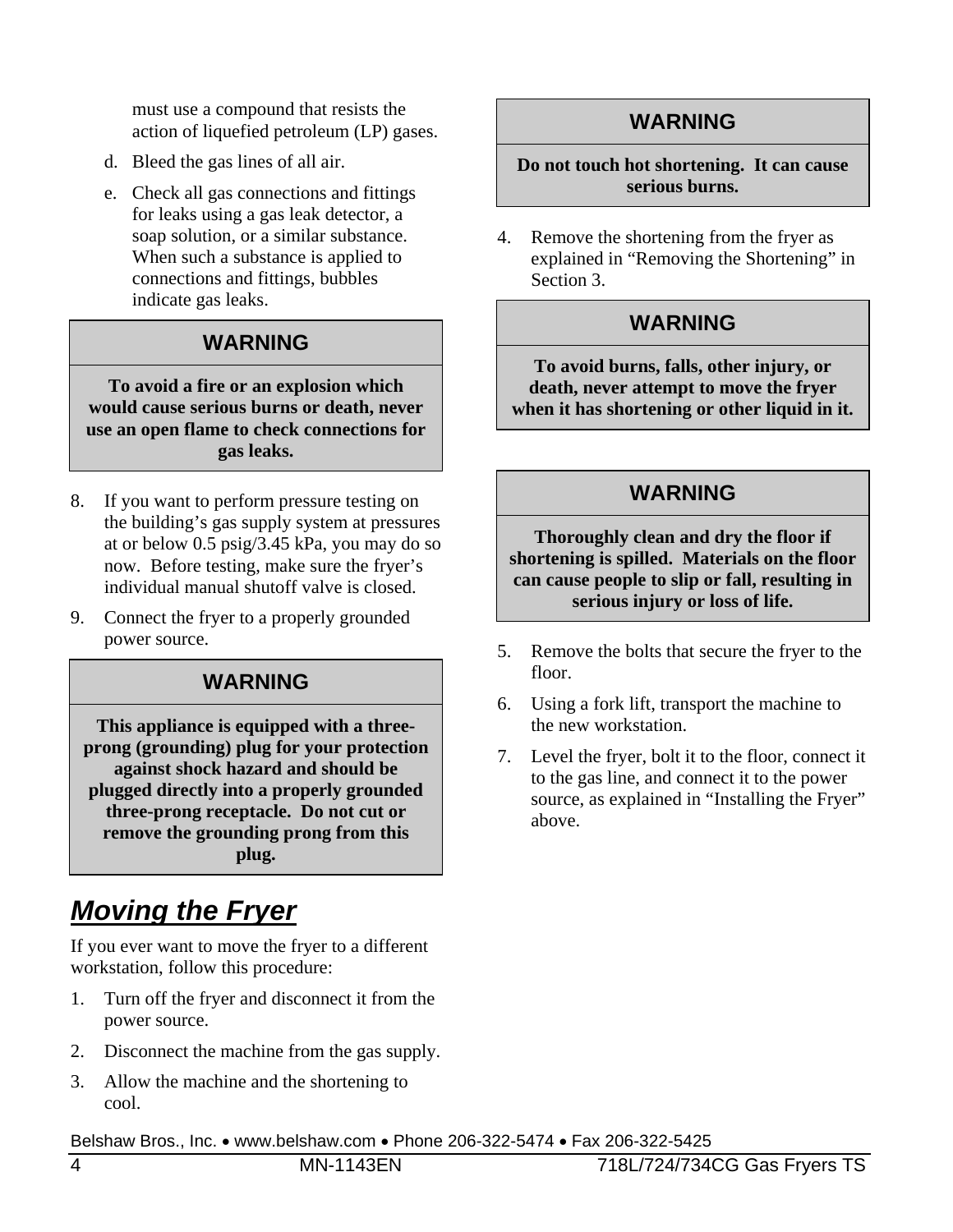### *Assembling the Frying Screen Handles*

*(Be aware that you may be using detachable handles rather than fixed handles, particularly when making raised donuts using screens which are placed inside a proofer. In this case, your handles should NOT be attached to screens.)* 

Frying Screens come with handles and hardware unassembled. When assembled the location of the handles should be as follows:

- For Model 618L and 718L Fryers, center the handles along the long sides of the screen.
- For Models 624 and 724, center the handles along any opposing sides of the screen.
- For Models 634 and 734, center the handles along the short sides of the screen.

To assemble Frying Screens, refer to Figure 1-3 opposite.

- 1. Install #10-32 Nuts (B) on threaded handle rods (A).
- 2. Locate clips (D) on the screen (C). Center the handles as listed above for each type of fryer.
- 3. Insert threaded end of handle (A) with handle to outside as shown, making sure that the spacer (E) is in place.
- 4. Install #10-32 nuts (F) flush onto threaded end of handle (A)
- 5. Tighten #10-32 Nuts (B) locking handle assembly to screen.



(Above: Figure 1-3)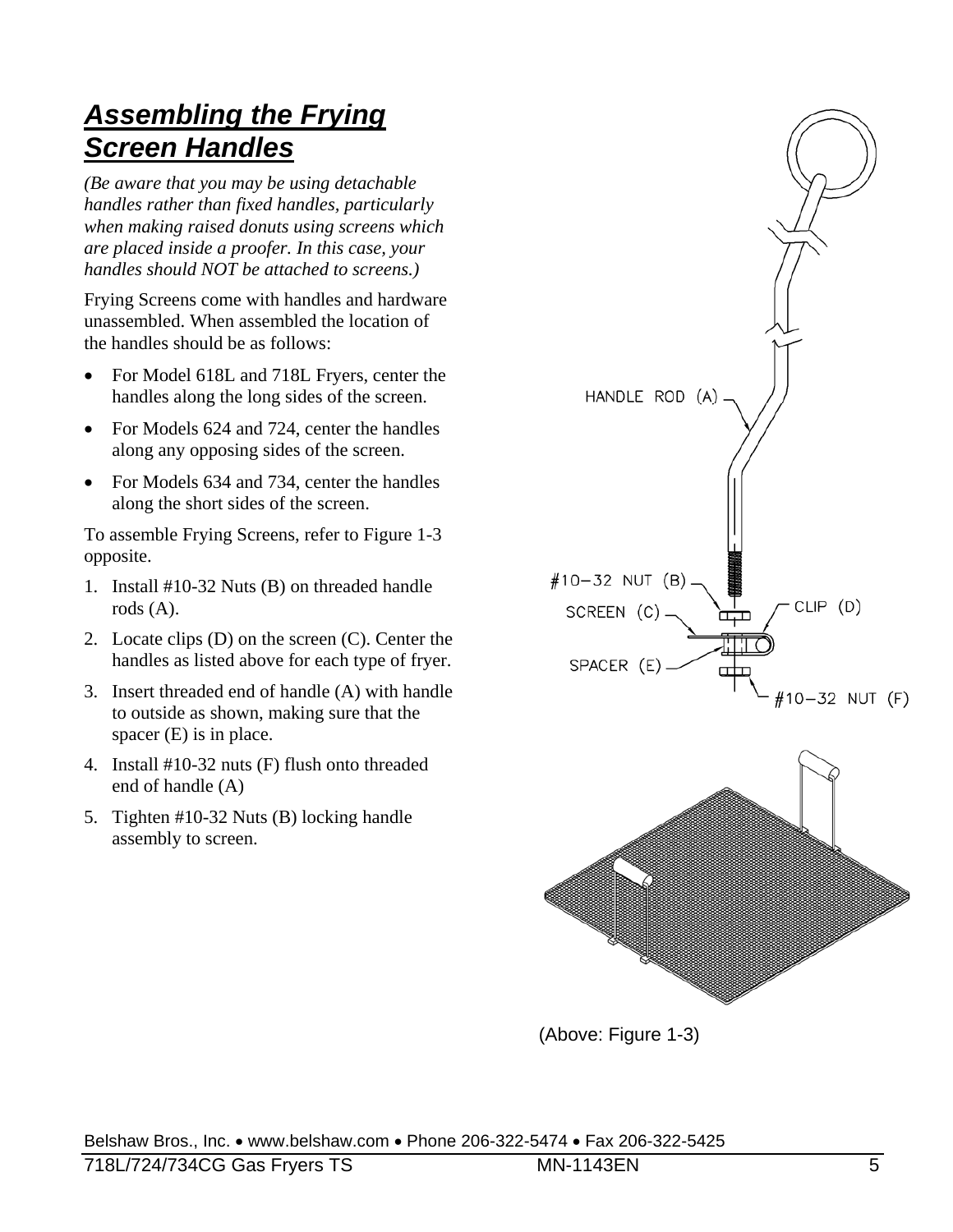# 2 Maintenance

### *SB-0308 rev 3*

#### **AFFECTS: OPEN KETTLE FRYERS**

**PURPOSE: PROGRAMMING THE OGDEN ETR-9000 TEMPERATURE CONTROLLER** 

**NOTE: Use Rev. 3 to correct existing open Kettle Fryer settings.** 

**(SP1L set to 0 & PB set to 0)** 

#### **Operator Interface:**

The operator interface on the Ogden ETR-9000, Temperature Controller, consists of the following:

- A scroll key  $\boxed{\mathbf{Q}}$  used to select a parameter to be viewed or adjusted.
- $U_{p}$  and down  $\vee$  arrow keys are used to increase or decrease the selected parameter.
- A reset key  $\lfloor R \rfloor$  used to return to normal operation mode.



**Figure 1 – Operator Interface Description**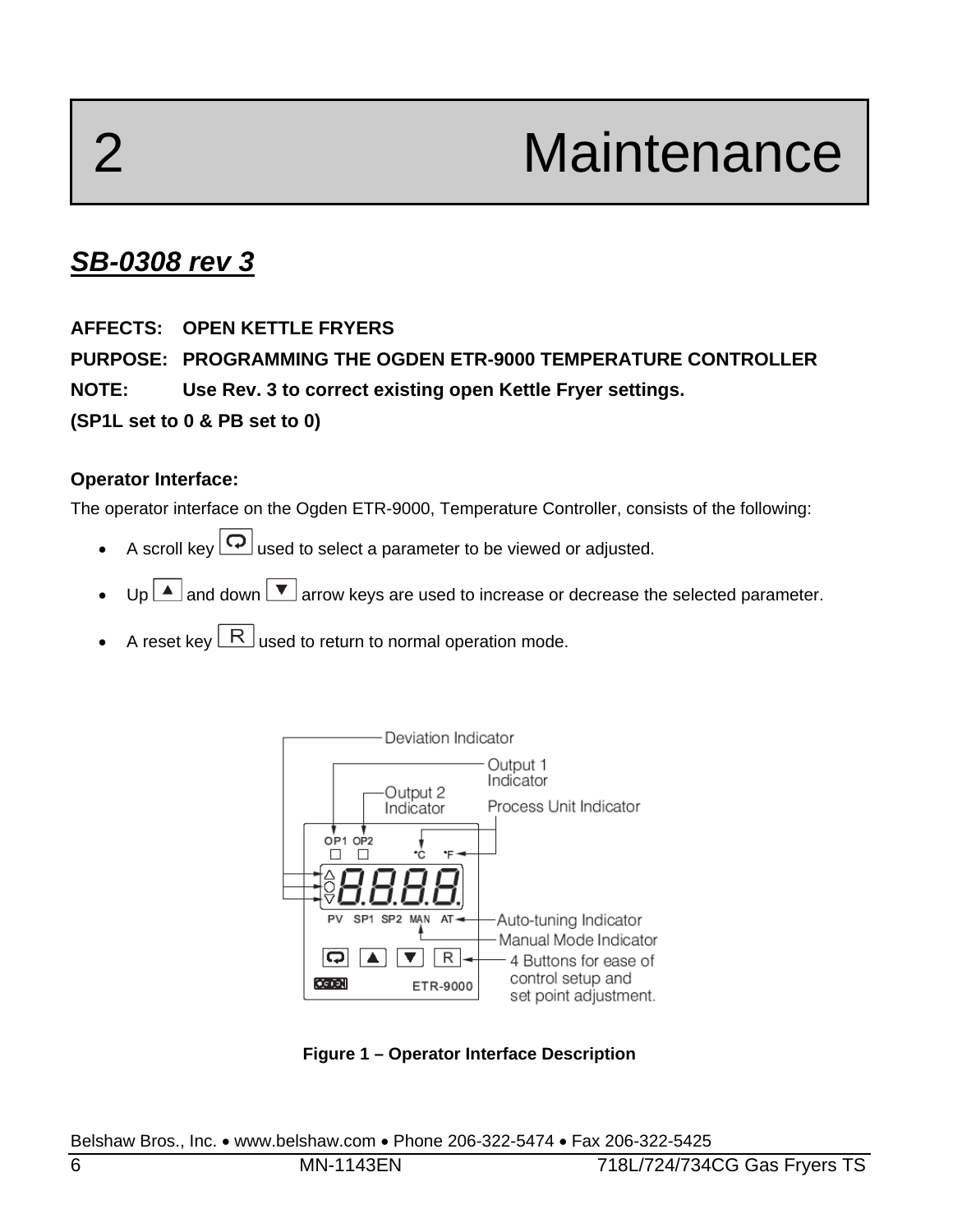#### **Menu Overview:**

There are three main menus that contain parameters that require programming; they are User Menu, Setup Menu, and Calibration Mode. The figure below (Figure 2) shows the sequence of operations necessary to access the programming parameters in each menu.



**Figure 2 - Menu Flow Chart**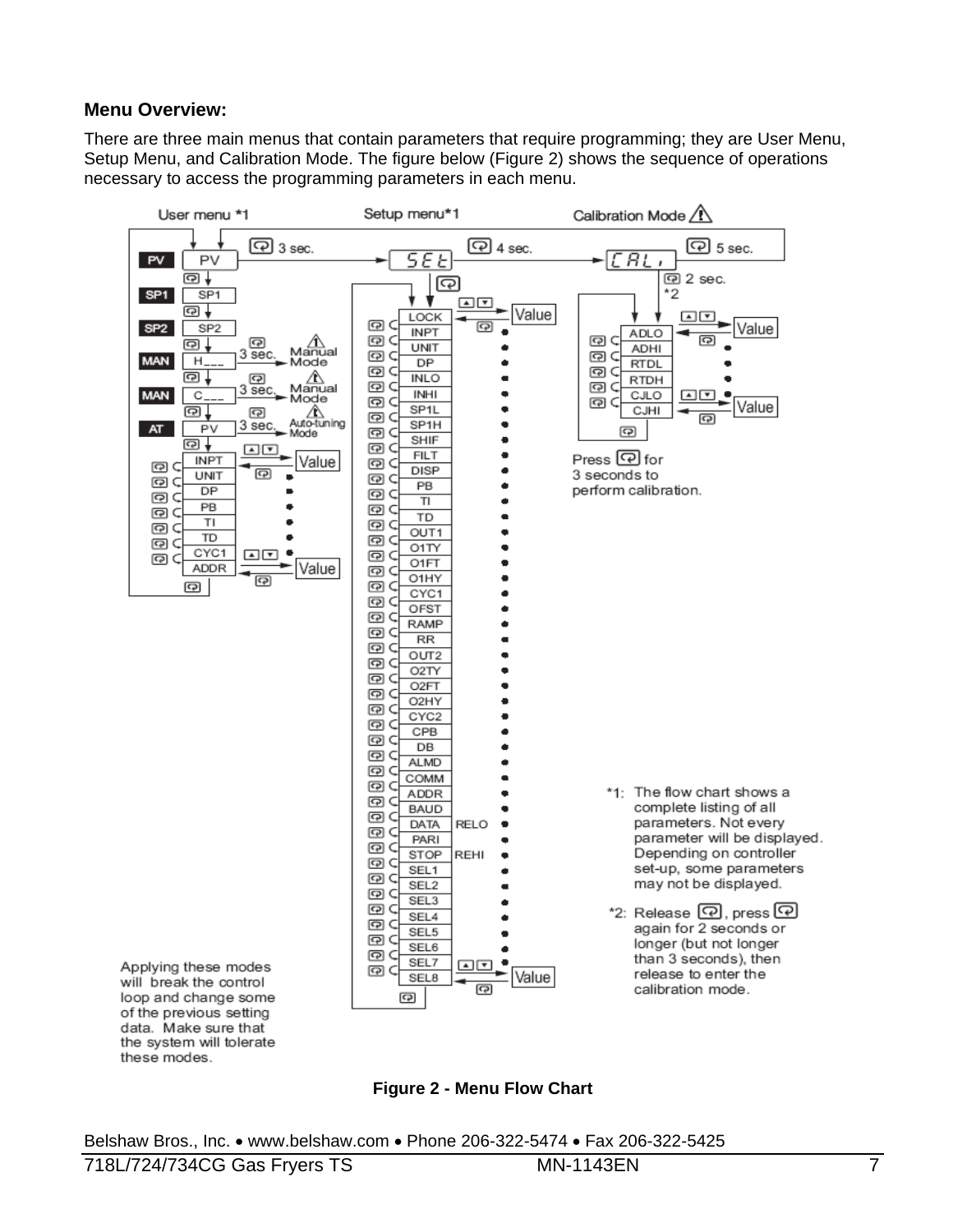#### **Open Kettle Fryer Parameter Settings**

Tables 1, 2 and 3 below list of the temperature controller default settings and the Belshaw Factory settings. When installing a new controller 4 of the default setting must be changed to the Belshaw Factory settings.

- Push and hold the scroll key  $\boxed{\bigcirc}$  for 3 seconds, this will take you to the "SEt" menu.
- Push the scroll key  $\boxed{\bigcirc}$  once to access the "**LocK**" parameter.
- Push the Up  $\triangle$  or down  $\triangledown$  arrow keys to change "**LocK**" to "**nonE**".
- Push the scroll key  $\boxed{\bigcirc}$  to page through the settings and the Up  $\boxed{\blacktriangle}$  or down  $\boxed{\blacktriangledown}$  arrow keys to change the settings listed in the Belshaw "**Factory**" column. (see tables 1, 2 and 3)

When finished setting parameters.

- Continue pushing the scroll key  $\boxed{\mathbf{Q}}$  until you are back to "**LocK**".
- Push the Up  $\boxed{\blacktriangle}$  or down  $\boxed{\blacktriangledown}$  arrow keys to set "**LocK**" to "**uSEr**".
- Push the reset key  $\lfloor R \rfloor$  to return normal operation.

#### **Default Settings:**

In the event that parameters have been modified without recording the modifications, change each parameter to match those listed in Tables 1, 2 and 3 listed below (controller parameter default settings). Then adjust **SP1H, PB, OUT2** and the **LocK** parameters as listed in Belshaw "**Factory**" below. Then set **SP1** to 375ºF.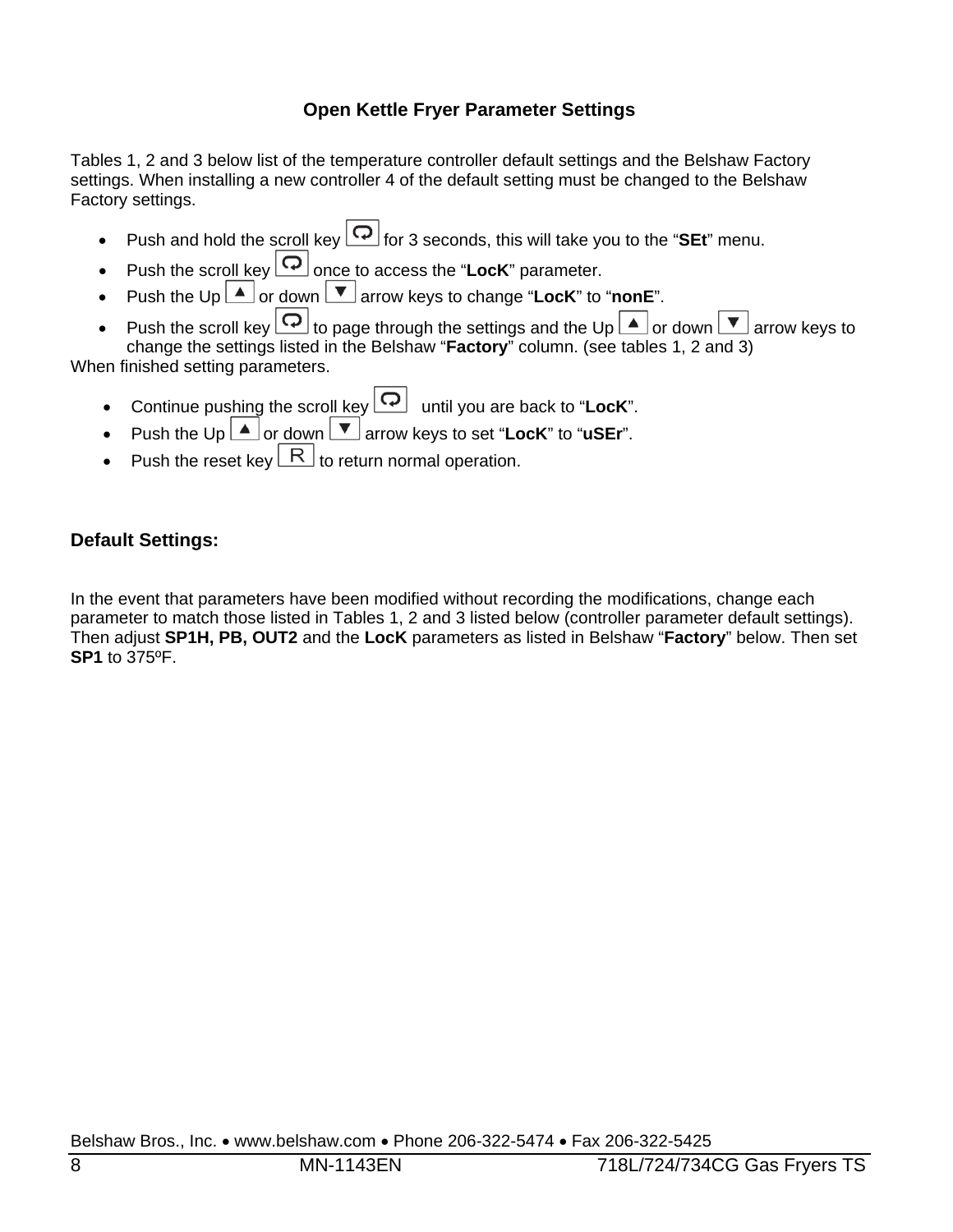**Table 1 - Parameter Descriptions** 

| Parameter         | <b>Parameter Description</b>                                                      | Range                                                                                                                                                                                                                                                                                                                                                                                                                                                                                                                                   | Default                       | Set to                             |
|-------------------|-----------------------------------------------------------------------------------|-----------------------------------------------------------------------------------------------------------------------------------------------------------------------------------------------------------------------------------------------------------------------------------------------------------------------------------------------------------------------------------------------------------------------------------------------------------------------------------------------------------------------------------------|-------------------------------|------------------------------------|
| Notation          |                                                                                   |                                                                                                                                                                                                                                                                                                                                                                                                                                                                                                                                         | Value<br>77.0 °F              |                                    |
| SP <sub>1</sub>   | Set point for output 1                                                            | Low: SP1L<br>High:SP1H                                                                                                                                                                                                                                                                                                                                                                                                                                                                                                                  | (25.0 °C)                     | 375 °F                             |
| SP <sub>2</sub>   | Set point for output 2 when<br>output 2 performs alarm<br>function or dwell timer | Low: -19999<br>High: 45536                                                                                                                                                                                                                                                                                                                                                                                                                                                                                                              | $18.0^{\circ}$ F<br>(10.0 °C) |                                    |
| <b>LOCK</b>       | Select parameters to be locked                                                    | 0<br>nan $E$ : No parameters are locked<br>1<br>: Setup data is locked<br><b>SEE</b><br>2<br>Setup and User data is locked<br>Set point is un-locked<br>u5Er :<br>3<br><b>ALL</b> : All data is locked                                                                                                                                                                                                                                                                                                                                  | 0                             | set to<br>"uSEr"<br>after<br>setup |
| <b>INPT</b>       | Input sensor selection                                                            | 9 $Ptdn$ : PT 100 ohms DIN<br>$0$ J_ $E$ $E$ : Jtype T/C<br>10 <b>PLJ5</b> : PT 100 ohms JIS<br>1 $E$ <sub>-</sub> $E$ : K type T/C<br>11 $4 - 20$ : 4 - 20 mA<br>2 <b>E_EC</b> : T type T/C<br>12 $0 - 20$ : 0 - 20 mA<br>3 E_EC : Etype T/C<br>$0 - 60 : 0 - 60$ mV<br>4 b_EC : B type T/C<br>13<br>$B - 12 : 0 - 10$<br>5 -_ <b>LC</b> : R type T/C<br>14<br>15 $0 - 5 = 0 - 5$<br>6 <b>5-ŁE</b> : Stype T/C<br>1-54 : 1-5V<br>16<br>7 $n$ <sub>-</sub> $E$ : N type T/C<br>17 $\vec{a}$ - $\vec{a}$ : 0 - 10V<br>8 L-LC : Ltype T/C | 1<br>(0)                      |                                    |
| UNIT              | Input unit selection                                                              | $0$ $\sigma$ : Degree C unit<br>Process unit : رہا 2:<br>1 $\mathsf{P} \mathsf{F}$ : Degree F unit                                                                                                                                                                                                                                                                                                                                                                                                                                      | 0<br>(1)                      |                                    |
| DP                | Decimal point selection                                                           | 0 $\mathbf{and} \mathbf{P}$ : No decimal point<br>2 $\overline{e}$ - $\overline{d}$ $\overline{P}$ : 2 decimal digits<br>$I - dP$ : 1 decimal digit<br>3 $\overline{J}$ - $dP$ : 3 decimal digits<br>1                                                                                                                                                                                                                                                                                                                                  | 1                             |                                    |
| <b>INLO</b>       | Input low scale value                                                             | -19999<br>High: 45486<br>Low:                                                                                                                                                                                                                                                                                                                                                                                                                                                                                                           | $0^{\circ}$ F<br>$(-17.8 °C)$ |                                    |
| <b>INHI</b>       | Input high scale value                                                            | <b>INLO+50</b><br>High: 45536<br>Low:                                                                                                                                                                                                                                                                                                                                                                                                                                                                                                   | 200.0°F<br>(93.3 °C)          |                                    |
| SP <sub>1</sub> L | Low limit of set point<br>value                                                   | High: 45536<br>-19999<br>Low:                                                                                                                                                                                                                                                                                                                                                                                                                                                                                                           | $0^{\circ}$ F<br>$(-17.8 °C)$ | $0^{\circ}$ F                      |
| SP <sub>1</sub> H | High limit of set point<br>value                                                  | SP <sub>1</sub> L<br>High: 45536<br>Low:                                                                                                                                                                                                                                                                                                                                                                                                                                                                                                | 1000°F<br>(537.8 °C)          | 410°F                              |
| <b>SHIF</b>       | PV shift (offset) value                                                           | $-360.0 °F$<br>360.0 °F<br>High: (200.0 °C)<br>Low: $(-200.0 °C)$                                                                                                                                                                                                                                                                                                                                                                                                                                                                       | 0.0                           |                                    |
| <b>FILT</b>       | Filter damping time<br>constant of PV<br>(seconds)                                | 5:2<br>4<br>0<br>8 $\frac{30}{10}$ : 30<br>$\boldsymbol{B}$ :0<br>5:5<br>9.60:60<br>5<br>0.2 : 0.2<br>1<br>10:10<br>6<br>2 $0.5 : 0.5$<br>7ZJ:20<br>3<br>1:1                                                                                                                                                                                                                                                                                                                                                                            | 2                             |                                    |
| <b>DISP</b>       | Normal display selection                                                          | $PY$ : Display process value<br>0<br><b>SP I</b> : Display set point 1 value<br>1                                                                                                                                                                                                                                                                                                                                                                                                                                                       | 0                             |                                    |
| PB                | Proportional band value                                                           | 932.0 °F<br>(500.0 °C)<br>High:<br>Low: 0                                                                                                                                                                                                                                                                                                                                                                                                                                                                                               | $18.0 °F$<br>(10.0 °C)        | $0^{\circ}$ F                      |
| ΤI                | Integral time value                                                               | 1000 sec<br>High:<br>Low: 0                                                                                                                                                                                                                                                                                                                                                                                                                                                                                                             | 100                           |                                    |
| TD                | Derivative time value                                                             | High: 360.0 sec<br>Low: 0                                                                                                                                                                                                                                                                                                                                                                                                                                                                                                               | 25.0                          |                                    |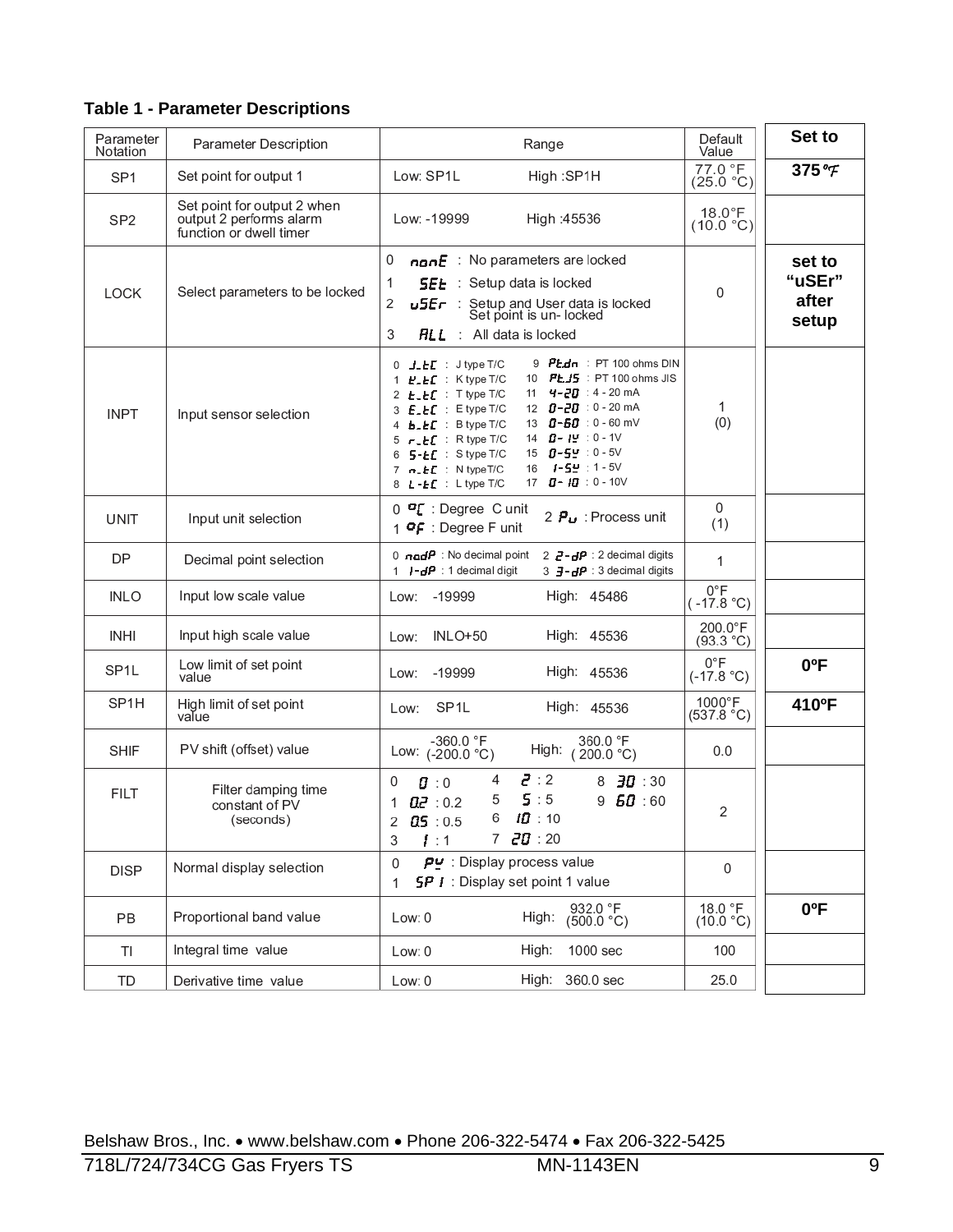|  | <b>Table 2 - Parameter Descriptions</b> |  |  |
|--|-----------------------------------------|--|--|
|--|-----------------------------------------|--|--|

| Parameter<br>Notation | Parameter Description                                                 | Range                                                                                                                                                                                                                                                                                                                                                               | Default<br>Value   | Set to |
|-----------------------|-----------------------------------------------------------------------|---------------------------------------------------------------------------------------------------------------------------------------------------------------------------------------------------------------------------------------------------------------------------------------------------------------------------------------------------------------------|--------------------|--------|
| OUT <sub>1</sub>      | Output 1 function                                                     | C - E יובאַ Reverse (heating) control<br>1 d. c E: Direct (cooling) control                                                                                                                                                                                                                                                                                         | 0                  |        |
| O1TY                  | Output 1 signal type                                                  | $5$ $0 - 12$ : 0 - 1V<br>$0$ $rELY$ : Relay<br>1 SSrd : Solid state relay drive 6 8-SM : 0-5V<br>7 1-54 : 1-5V<br>2 <b>55-</b> : Solid state relay<br>$8$ $1 - 10$ : 0 - 10V<br>3 4-20 : 4-20 mA<br>4 $B - 2B$ : 0 - 20 mA                                                                                                                                          | 0                  |        |
| O1FT                  | Output 1 failure transfer<br>mode                                     | Select BPLS (bumpless transfer) or 0.0 ~<br>100.0 % to continue output 1 control function<br>as the unit fails, or select OFF (0) or ON (1) for<br>ON-OFF control.                                                                                                                                                                                                  | 0                  |        |
| O <sub>1</sub> HY     | Output 1 ON-OFF control<br>hysteresis                                 | High: 50.0 °C(90.0°F)<br>Low: 0.1                                                                                                                                                                                                                                                                                                                                   | 0.2 °F<br>(0.1 °C) |        |
| CYC <sub>1</sub>      | Output 1 cycle time                                                   | Low: 0.1<br>High: 90.0 sec.                                                                                                                                                                                                                                                                                                                                         | 18.0               |        |
| <b>OFST</b>           | Offset value for P control                                            | High: 100.0 %<br>Low: $0$                                                                                                                                                                                                                                                                                                                                           | 25.0               |        |
| RAMP                  | Ramp function selection                                               | $H_{\Gamma}$ : Use unit/hour<br>2<br>1 $\bar{p}_1$ $\bar{p}_2$ : Use unit/minute                                                                                                                                                                                                                                                                                    | 0                  |        |
| <b>RR</b>             | Ramp rate                                                             | 900.0 °F<br>High: (500.0 °C)<br>Low: 0                                                                                                                                                                                                                                                                                                                              | 0.0                |        |
| OUT <sub>2</sub>      | Output 2 function                                                     | 0 $0.000E$ : Output 2 No Function 5 $d h L \rho$ : Deviation in band Alarm<br>6 PUH <sub>1</sub> : Process High Alarm<br>1 $E_1$ , $\bar{n}_r$ : Dwell timer action<br>2 dEH <sub>1</sub> : Deviation High Alarm 7 PLL o : Process Low Alarm<br>3 dEL a : Deviation Low Alarm 8 [opL : Cooling PID Function<br>db.H <sub>1</sub> : Deviation out of band Alarm<br>4 | 2                  | "nonE" |
| O <sub>2</sub> TY     | Output 2 signal type                                                  | $0$ - $EL$ $\vdots$ Relay output<br>5 <b>ฏ- រុម្</b> :0-1V<br>1 <b>55rd</b> : Solid state relay drive<br>$6$ $0 - 52$ : $0 - 50$<br>SS- : Solid state relay<br>$7 + 59 : 1 - 50$<br>2<br>3 <b>4-20</b> :4-20 mA<br>$8$ $\pi$ - $\pi$ : 0 - 10V<br>4 0-20 : 0 - 20 mA                                                                                                | 0                  |        |
| O <sub>2</sub> FT     | Output 2 failure transfer<br>mode                                     | Select BPLS (bumpless transfer) or $0.0 \sim 100.0$ %<br>to continue output 2 control function as the unit<br>fails, or select ON (0) or OFF (1) for alarm and dwell<br>timer function.                                                                                                                                                                             | 0                  |        |
| O <sub>2</sub> HY     | Output 2 hysteresis value<br>when output 2 performs<br>alarm function | High: $\frac{90.0 \text{ }^\circ F}{(50.0 \text{ }^\circ C)}$<br>Low: 0.1                                                                                                                                                                                                                                                                                           | 0.2 °F<br>(0.1 °C) |        |
| CYC <sub>2</sub>      | Output 2 cycle time                                                   | High: 90.0 sec.<br>Low: 0.1                                                                                                                                                                                                                                                                                                                                         | 18.0               |        |
| CPB                   | Cooling proportional band<br>value                                    | High: 300 %<br>Low: 50                                                                                                                                                                                                                                                                                                                                              | 100                |        |
| DB                    | Heating-cooling dead<br>band (negative value=<br>overlap)             | High: 36.0 %<br>Low: -36.0                                                                                                                                                                                                                                                                                                                                          | 0                  |        |
| ALMD                  | Alarm operation mode                                                  | 0 norn <sup>2</sup> : Normal alarm action 2 Hold : Hold alarm action<br>1 LEch : Latching alarm action 3 LEHo : Latching & Hold action                                                                                                                                                                                                                              | 0                  |        |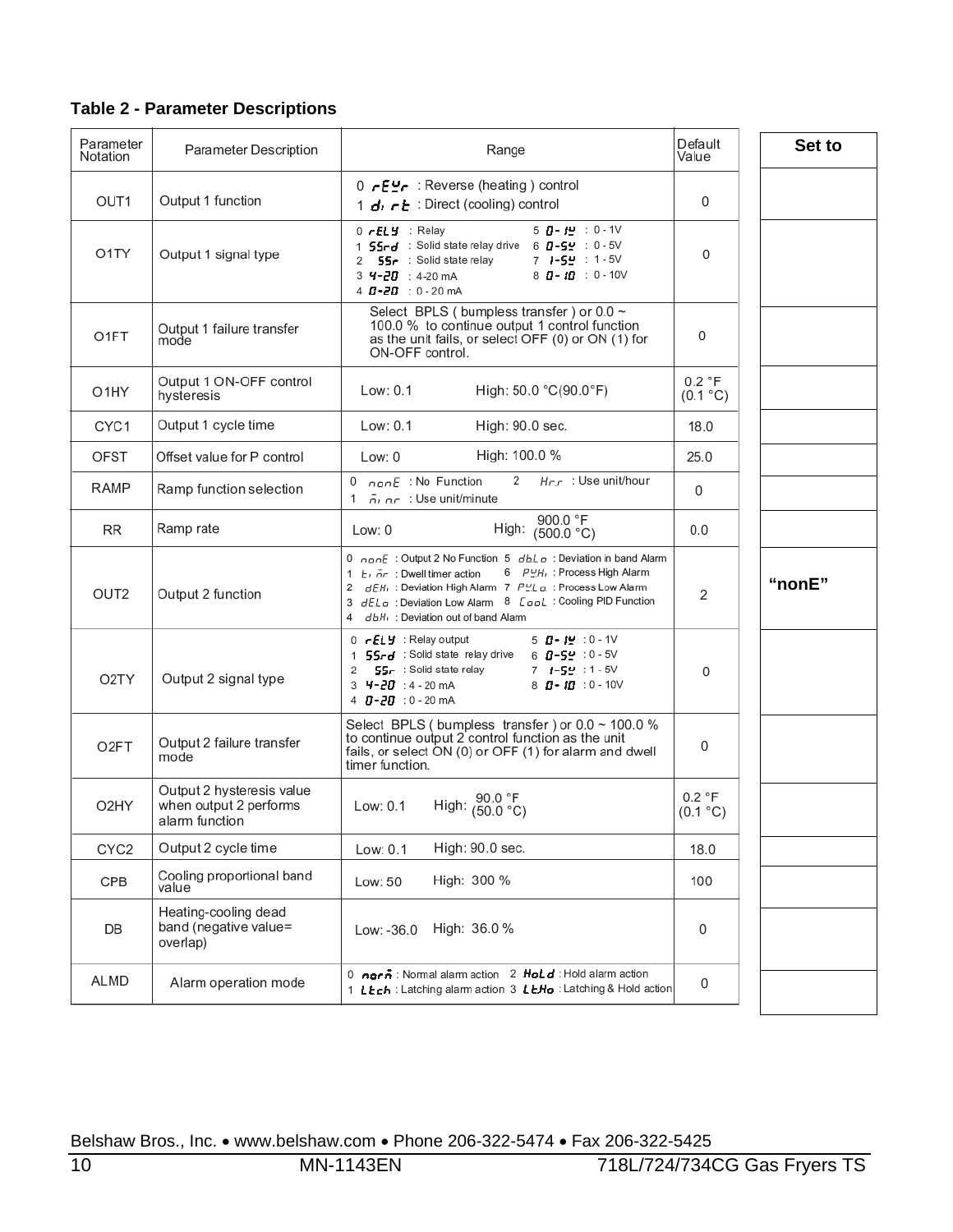#### **Table 3 - Parameter Descriptions**

| Parameter<br>Notation | Parameter Description                          | Range                                                                                                                                                                                                                                                                                                                                                                                                                                                                                                                                                                                                                       | Default<br>Value       | Set to |
|-----------------------|------------------------------------------------|-----------------------------------------------------------------------------------------------------------------------------------------------------------------------------------------------------------------------------------------------------------------------------------------------------------------------------------------------------------------------------------------------------------------------------------------------------------------------------------------------------------------------------------------------------------------------------------------------------------------------------|------------------------|--------|
| COMM                  | Communication function                         | 0 $\cos E$ : No communication<br>1 $r_{\text{L}}$ : Modbus RTU mode protocol<br>2 4-20 :4-20mA retransmission output<br>3 D-20 :0-20mA retransmission output<br>4 0 - 5 - 0-5 V retransmission output<br>5 I-5 -: 1-5V retransmission output<br>6 D - 10 :0-10V retransmission output                                                                                                                                                                                                                                                                                                                                       | 1                      |        |
| ADDR.                 | Address assignment of<br>digital communication | Low: 1<br>High: 255                                                                                                                                                                                                                                                                                                                                                                                                                                                                                                                                                                                                         |                        |        |
| <b>BAUD</b>           | Baud rate of digital<br>communication          | $24 : 2.4$ Kbits/s<br>192 : 19.2 Kbits/s<br>0<br>4<br>$4B$ : 4.8 Kbits/s<br>5 288 : 28.8 Kbits/s<br>1<br><b>96 : 9.6 Kbits/s</b><br>2<br>6 $\frac{344}{10}$ : 38.4 Kbits/s<br>3<br>$144$ : 14.4 Kbits/s                                                                                                                                                                                                                                                                                                                                                                                                                     | 2                      |        |
| <b>DATA</b>           | Data bit count of digital<br>communication     | $7b_1t$ : 7 data bits<br>0<br>1 Bbi E : 8 data bits                                                                                                                                                                                                                                                                                                                                                                                                                                                                                                                                                                         | 1                      |        |
| PARI                  | Parity bit of digital<br>communication         | 0 $EVED$ : Even parity<br>2 nanE : No parity bit<br>add : Odd parity<br>1                                                                                                                                                                                                                                                                                                                                                                                                                                                                                                                                                   | 0                      |        |
| <b>STOP</b>           | Stop bit count of digital<br>communication     | $1b_1 b$ : One stop bit<br>0<br>$2b \cdot b$ : Two stop bits                                                                                                                                                                                                                                                                                                                                                                                                                                                                                                                                                                | 0                      |        |
| RELO                  | Retransmission low scale<br>value              | Low: -19999 High: 45536                                                                                                                                                                                                                                                                                                                                                                                                                                                                                                                                                                                                     | 32.0 °F<br>(0.0 °C)    |        |
| REHI                  | Retransmission high scale<br>value             | Low: -19999<br>High: 45536                                                                                                                                                                                                                                                                                                                                                                                                                                                                                                                                                                                                  | 212.0 °F<br>(100.0 °C) |        |
| SEL <sub>1</sub>      | Select 1'st parameter for<br>user menu         | 0 $\alpha$ on E : No parameter selected 9 o LHY : O1HY is put ahead<br>10 [ Y CYC1 is put ahead<br>1 $L$ $q$ $\in$ $P$ : LOCK is put ahead<br>11 $_0$ F S L: OFST is put ahead<br>2, $nPE$ : INPT is put ahead<br>$r \cdot r$ : RR is put ahead<br>3 $\mu$ n, $E$ : UNIT is put ahead<br>12<br>13 <sub>o</sub> 2HY: O2HY is put ahead<br>$dP$ : DP is put ahead<br>4<br>5 SH, F: SHIF is put ahead<br>14 [ Y L Z : CYC2 is put ahead<br>15 [Pb : CPB is put ahead<br>$Pb$ : PB is put ahead<br>6<br>$db$ : DB is put ahead<br>7<br>$E_1$ : TI is put ahead<br>16<br>$Ed:TD$ is put ahead<br>17 Addr: ADDR is put ahead<br>8 | 2                      |        |
| SEL <sub>2</sub>      | Select 2'nd parameter for<br>user menu         | Same as SEL1                                                                                                                                                                                                                                                                                                                                                                                                                                                                                                                                                                                                                | 3                      |        |
| SEL3                  | Select 3'rd parameter for<br>user menu         | Same as SEL1                                                                                                                                                                                                                                                                                                                                                                                                                                                                                                                                                                                                                | 4                      |        |
| SEL4                  | Select 4'th parameter for<br>user menu         | Same as SEL1                                                                                                                                                                                                                                                                                                                                                                                                                                                                                                                                                                                                                | 6                      |        |
| SEL <sub>5</sub>      | Select 5'th parameter for<br>user menu         | Same as SEL1                                                                                                                                                                                                                                                                                                                                                                                                                                                                                                                                                                                                                | 7                      |        |
| SEL6                  | Select 6'th parameter for<br>user menu         | Same as SEL1                                                                                                                                                                                                                                                                                                                                                                                                                                                                                                                                                                                                                | 8                      |        |
| SEL7                  | Select 7'th parameter for<br>user menu         | Same as SEL1                                                                                                                                                                                                                                                                                                                                                                                                                                                                                                                                                                                                                | 10                     |        |
| SEL8                  | Select 8'th parameter for<br>user menu         | Same as SEL1                                                                                                                                                                                                                                                                                                                                                                                                                                                                                                                                                                                                                | 17                     |        |
|                       |                                                |                                                                                                                                                                                                                                                                                                                                                                                                                                                                                                                                                                                                                             |                        |        |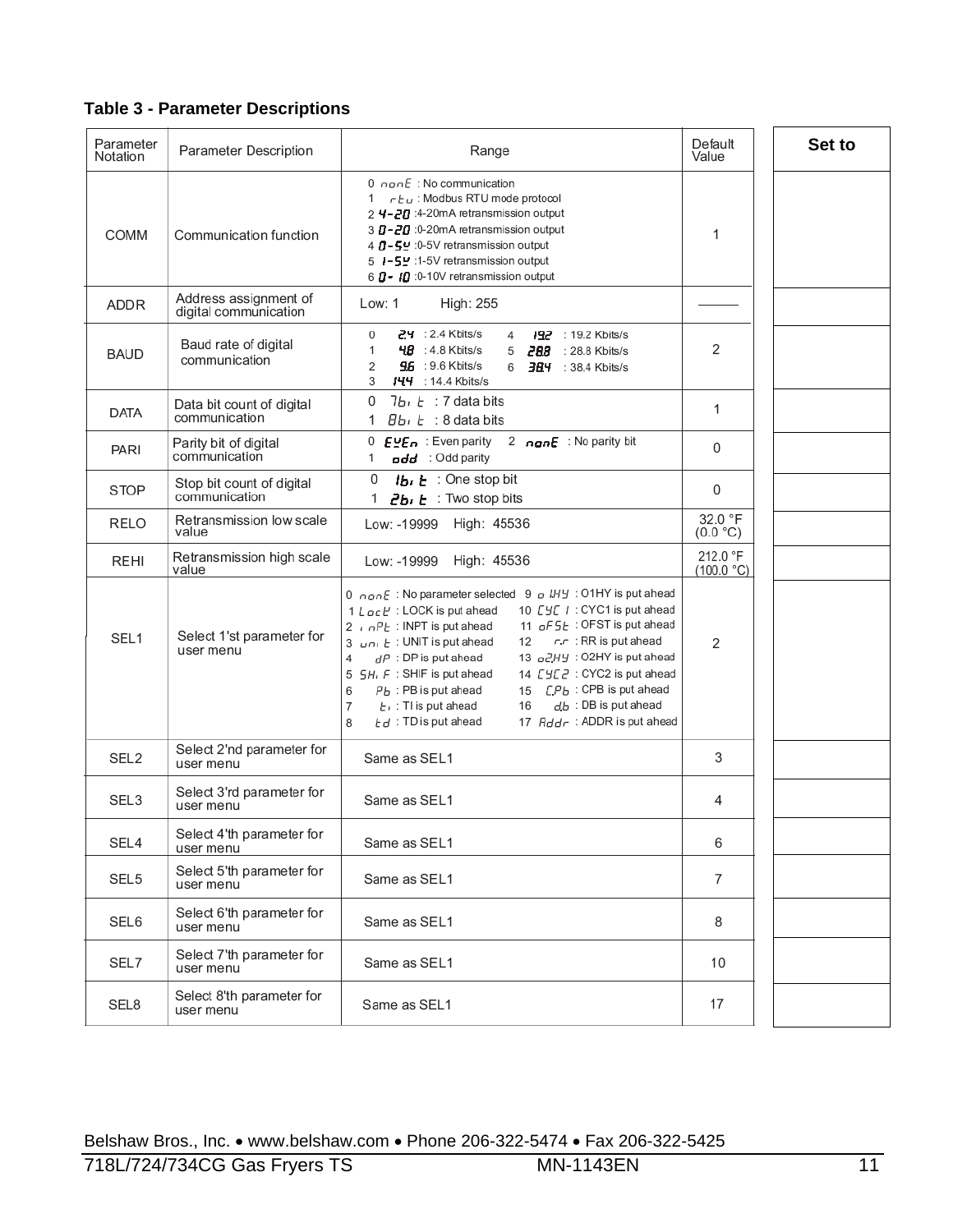# 3 Troubleshooting

If you have a problem with your fryer that you cannot solve, call your dealer or another qualified technician.

If your dealer cannot help you, please call Belshaw Bros. at (206) 322-5474. When you call, please specify the following:

- \* The model name of the machine.
- \* The serial number of the machine.
- \* The voltage, phase, and cycle of the machine.

#### **CAUTION**

**If you perform repairs yourself or have them performed by anyone other than a service technician authorized by Belshaw Bros., you do so at your own risk.** 

#### **WARNING**

**Disconnect the machine from the power source before disassembling, repairing, or wiring.**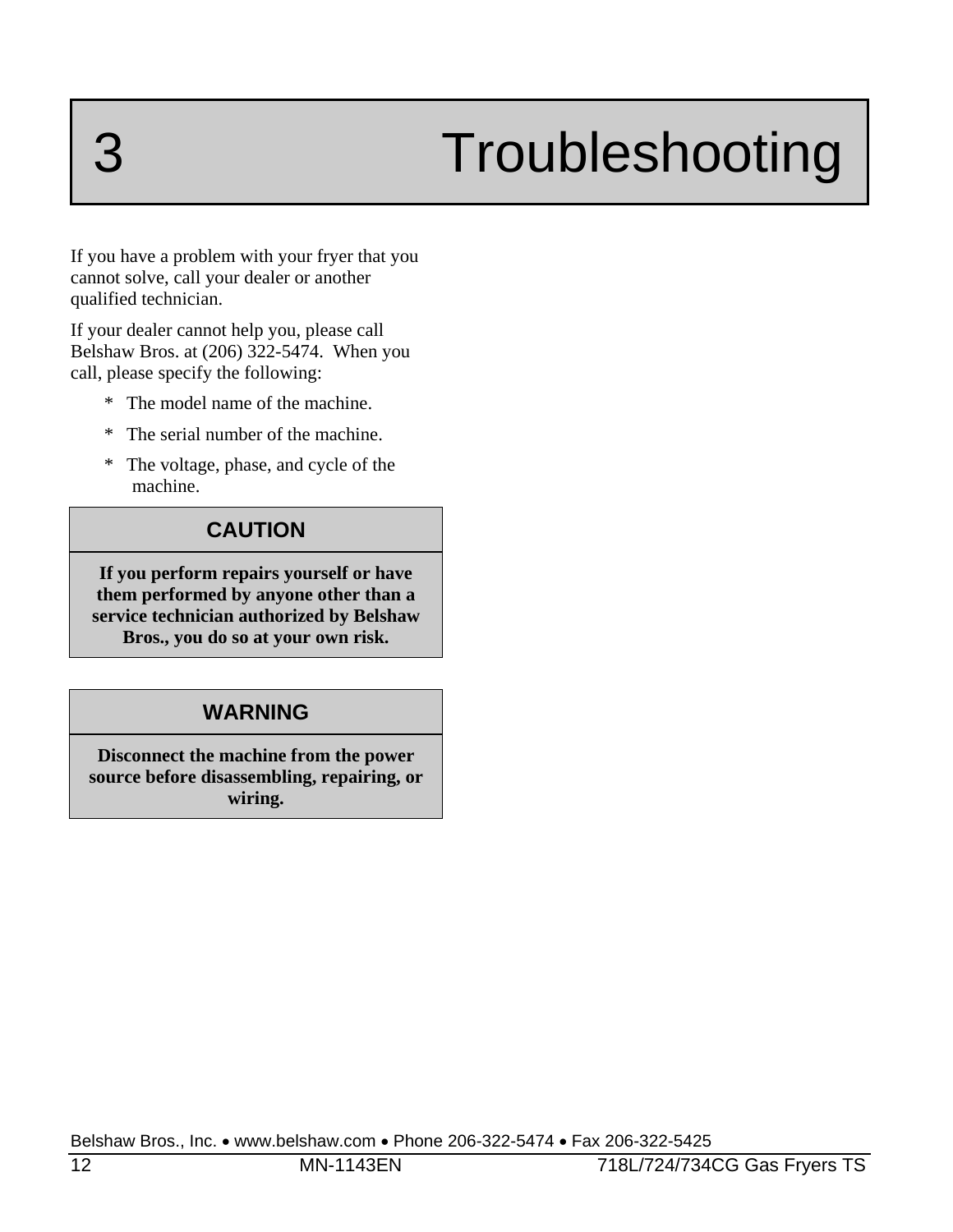# Pilot Module

This section contains supplemental information about the Honeywell S8600 Intermittent Pilot Module. The Belshaw 718LCG, 724CG, and 734CG gas fryers all use this module. Fryers using natural gas use the S8600F-1000. Fryers using propane use the S8600H-1014.

Belshaw provides this appendix as a courtesy to our customers. We deny any liability for the use of the information contained herein. All of the procedures explained below should be performed by qualified technicians.

### *Checkout*

#### **WARNING**

**To avoid fire or explosion, resulting in property damage, injury, or loss of life, if you smell gas or suspect a gas leak, turn off the gas at the manual service valve and evacuate the building. Do not try to light any appliance or touch any electrical switch or telephone in the building until you are sure no spilled gas remains.** 

#### **WARNING**

**To avoid fire or explosion, resulting in property damage, injury, or loss of life, perform gas leak tests as explained in Steps 1 and 5 below at the time of initial installation and at any time work is done involving the gas piping.** 

### *Step 1: Perform Visual Inspection*

- 1. Make sure the fryer's on/off switch is in the OFF position. Make sure all wiring connections are clean and tight. If they are not, correct them.
- 2. Move the on/off switch to ON.
- 3. Open the manual shutoff valves in the gas line to the fryer.
- 4. If the piping has been disturbed, perform a gas leak test ahead of the gas control, as follows:
	- a. Paint the pipe joints with a rich solution of soap and water. Bubbles in the solution indicate gas leaks.
	- b. If there are leaks, tighten the joints.
	- c. Test again for leaks.
	- d. Repeat this procedure until no leaks exist.

#### *Step 2: Review the Normal Operating Sequence*

Figure A-1 summarizes this information.

#### **Trial for Ignition**

When the fryer's thermostat calls for heat, the module energizes the first main valve operator. The first main valve opens, allowing gas to flow to the pilot burner. At the same time, the electronic spark generator in the module produces a spark pulse output of over 10,000 volts. The voltage generates a spark at the igniter-sensor that lights the pilot.

If the pilot does not light, or if the pilot flame current is not at least  $1.0 \mu A$  and steady, the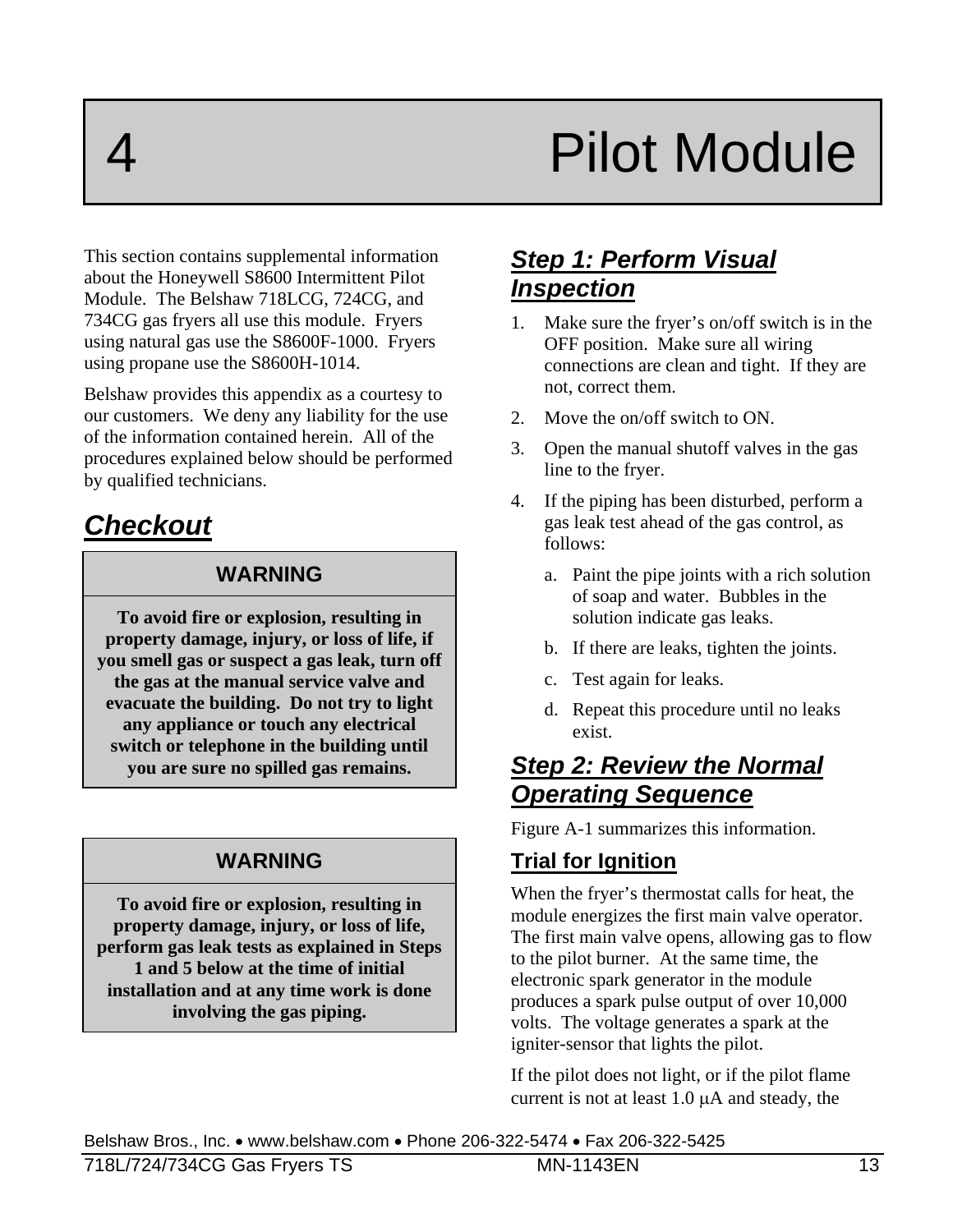module will not energize the second main valve, and the main burner will not light. The S8600F, which is used on natural gas fryers, will continue to spark as long as the fryer's thermostat calls for heat or until the pilot lights.

The S8600H, which is used on propane fryers, provides 100 percent shutoff and safety lockout. Its ignition sparks only for a pre-set length of time (15 or 90 seconds, as stamped on the module). If the pilot does not light within the timed trial for ignition period, the module goes into safety lockout, de-energizing the first main valve operator, closing the first main pilot valve in the gas control, and stopping the flow of gas to the pilot. You must then set the fryer's thermostat below 200°F/93°C, move the on/off switch to OFF, and wait at least one minute before trying again to light the pilot.

#### **Main Burner Operation**

When the pilot flame is established, a flame rectification circuit is completed between the sensor and the burner ground. The flame sensing circuit in the module detects the flame current, shuts off the spark generator, and energizes the second main valve operator. The second main valve opens and gas flows to the main burner, where it is ignited by the pilot burner. On the S8600H, the safety lockout timer is held in the normal operating mode.

When the thermostat no longer calls for heat, both valve operators are de-energized, and both valves in the gas control close.

### *Step 3: Reset the Module*

- 1. Turn the thermostat to its lowest setting.
- 2. Wait at least one minute.

### *Step 4: Check Safety Shutoff Operation*

This step applies only to the S8600H, which is used on propane fryers.

- 1. Turn the gas supply off.
- 2. Set the fryer's thermostat above 200°F/93°C.

Belshaw Bros., Inc. • www.belshaw.com • Phone 206-322-5474 • Fax 206-322-5425

 Watch to see whether there is a spark at the pilot burner immediately.

- 3. Time the spark from the time it starts to the time it shuts off.
- 4. Compare this time with the shutoff time that is stamped on the module. They should be the same.
- 5. Open the manual gas cock and make sure that no gas is flowing to the pilot or main burner.
- 6. Set the fryer's thermostat below 200°F/93°C and wait at least one minute before continuing.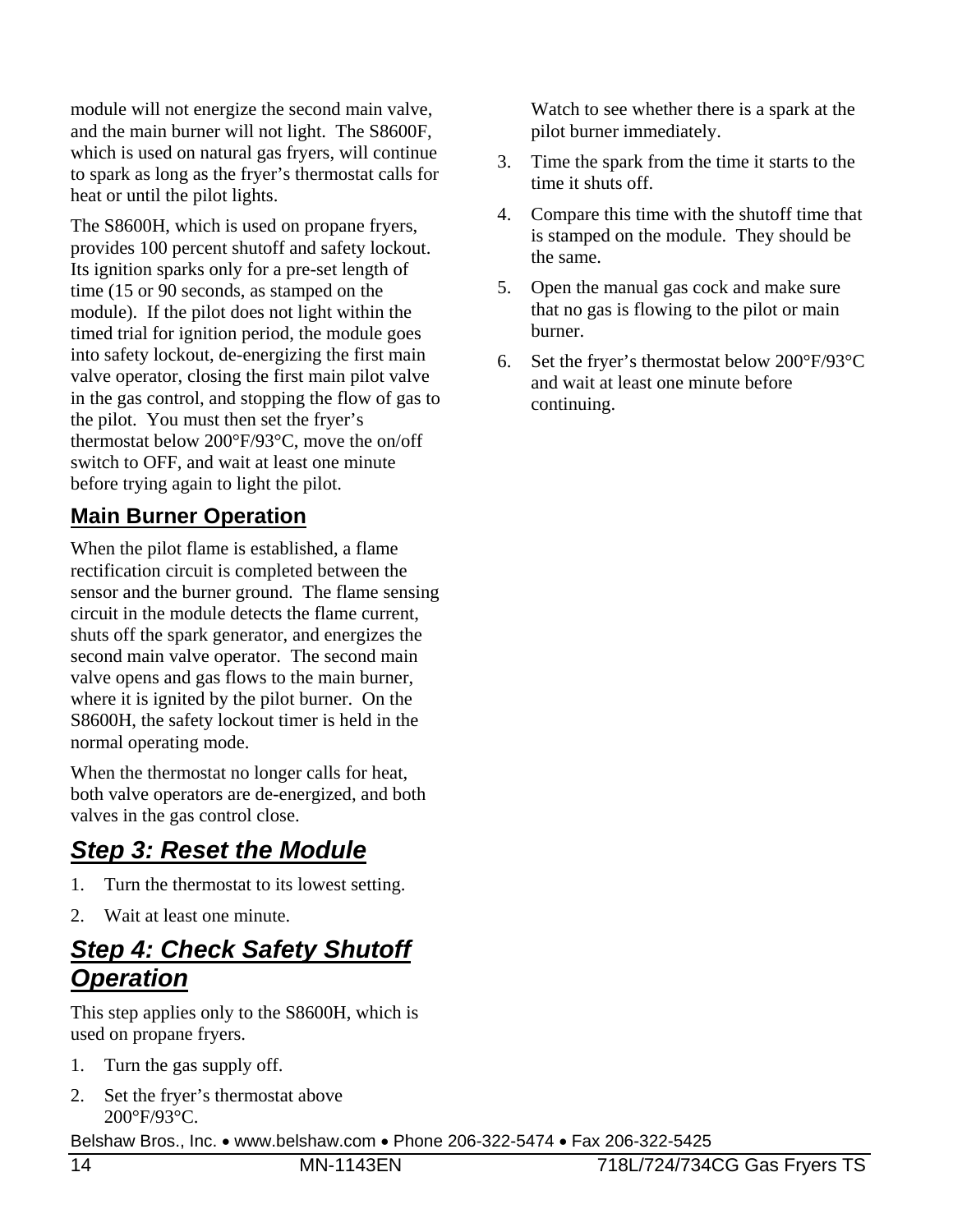

Figure 6-1. Normal Operating Sequence.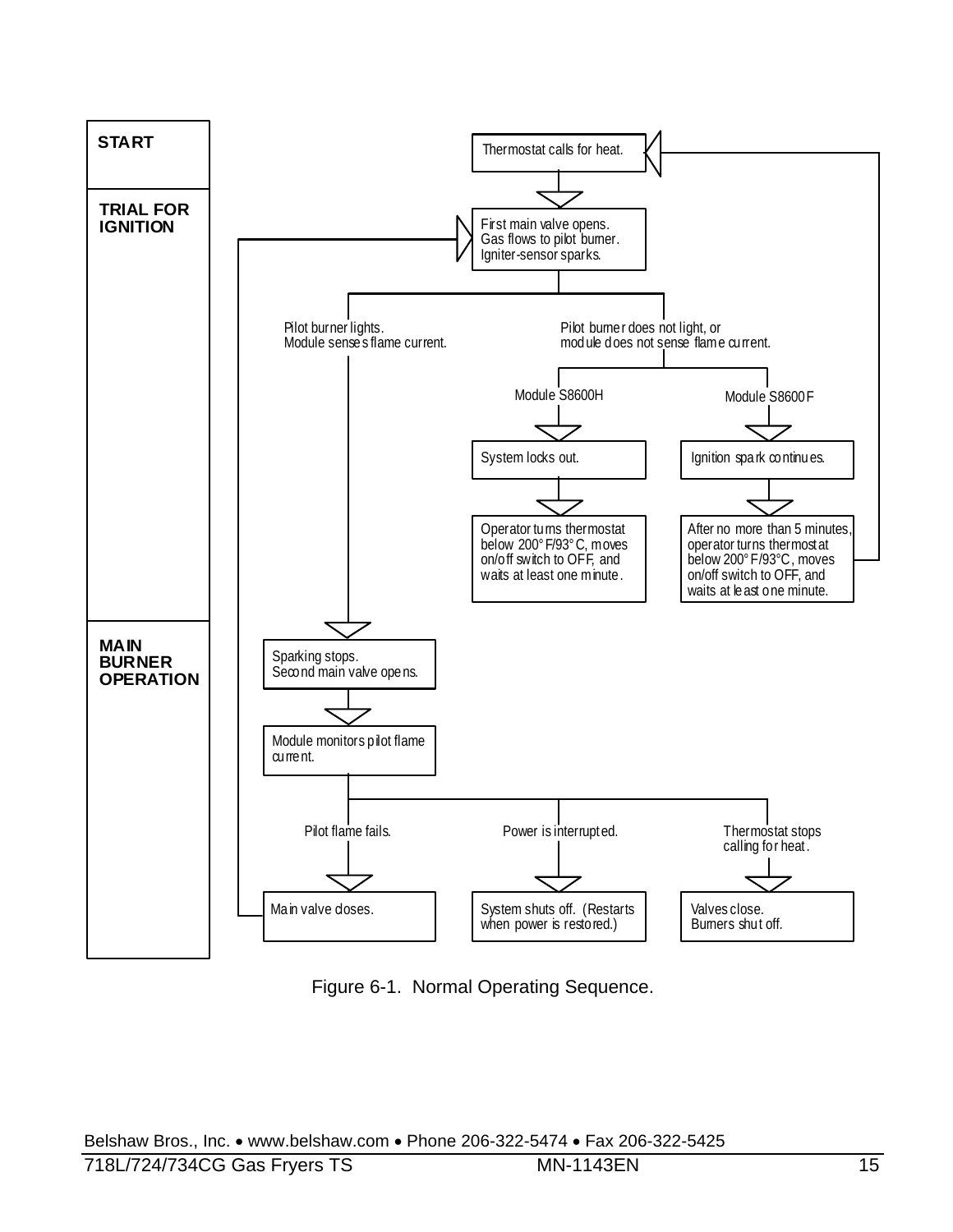### *Step 5: Check Normal Operation*

- 1. Set the fryer's thermostat above 200°F/93°C.
- 2. Watch to see whether the pilot lights smoothly when the gas reaches the pilot burner.
- 3. Watch to see whether the main burner lights smoothly without flashback.
- 4. Watch to see whether the main burner operates smoothly without floating, lifting, flame rollout, or heat buildup.
- 5. If the gas line has been disturbed, perform a gas leak test, as follows:
	- a. Paint the gas control gasket edges and all pipe connections downstream of the gas control, including pilot tubing connections, with a rich solution of soap and water. Bubbles in the solution indicate gas leaks.
	- b. If there are leaks, tighten the joints or screws, or replace the component.
	- c. Test again for leaks.
	- d. Repeat this procedure until no leaks exist.
- 6. Set the thermostat below 200°F/93°C.

 Watch to see whether the main burner flame and the pilot flame go out.

# *Troubleshooting—General*

The following service procedures are provided as a general guide.

For electrical troubleshooting, refer to the diagrams included with this manual or to the diagram on the inside of the fryer door. Heed all warnings and cautions.

\* On lockout and retry models, meter readings between gas control and ignition module must be taken within the trial for ignition period. Once the ignition module shuts off, lockout

models must be reset by setting the thermostat below 200°F/93°C for at least one minute before continuing. On retry models, wait for retry or reset at the thermostat.

- If any component does not function properly, make sure it is correctly installed and wired before replacing it.
- The ignition module cannot be repaired. If it malfunctions, it must be replaced.
- \* Only trained, experienced service technicians should service intermittent pilot systems.

As the first step in troubleshooting, perform the checkout procedure. Then check the block diagram. If you think there is an ignition problem, see "Troubleshooting the Ignition System" below to isolate and correct the problem.

Following troubleshooting, perform the checkout procedure again to be sure system is operating normally.

### **Troubleshooting the Ignition System**

#### **Step 1: Check Ignition Cable**

- 1. Make sure the ignition cable does not run in contact with any metal surfaces.
- 2. Make sure the ignition cable is no more than 36"/0.9 m long.
- 3. Make sure the connections to the ignition module and to the igniter-sensor are clean and tight.
- 4. Make sure the ignition cable provides good electrical continuity.

#### **Step 2: Check Ignition System Grounding**

Nuisance shutdowns are often caused by a poor or erratic ground.

A common ground, usually supplied by the pilot burner bracket, is required for the module and the pilot burner/igniter-sensor.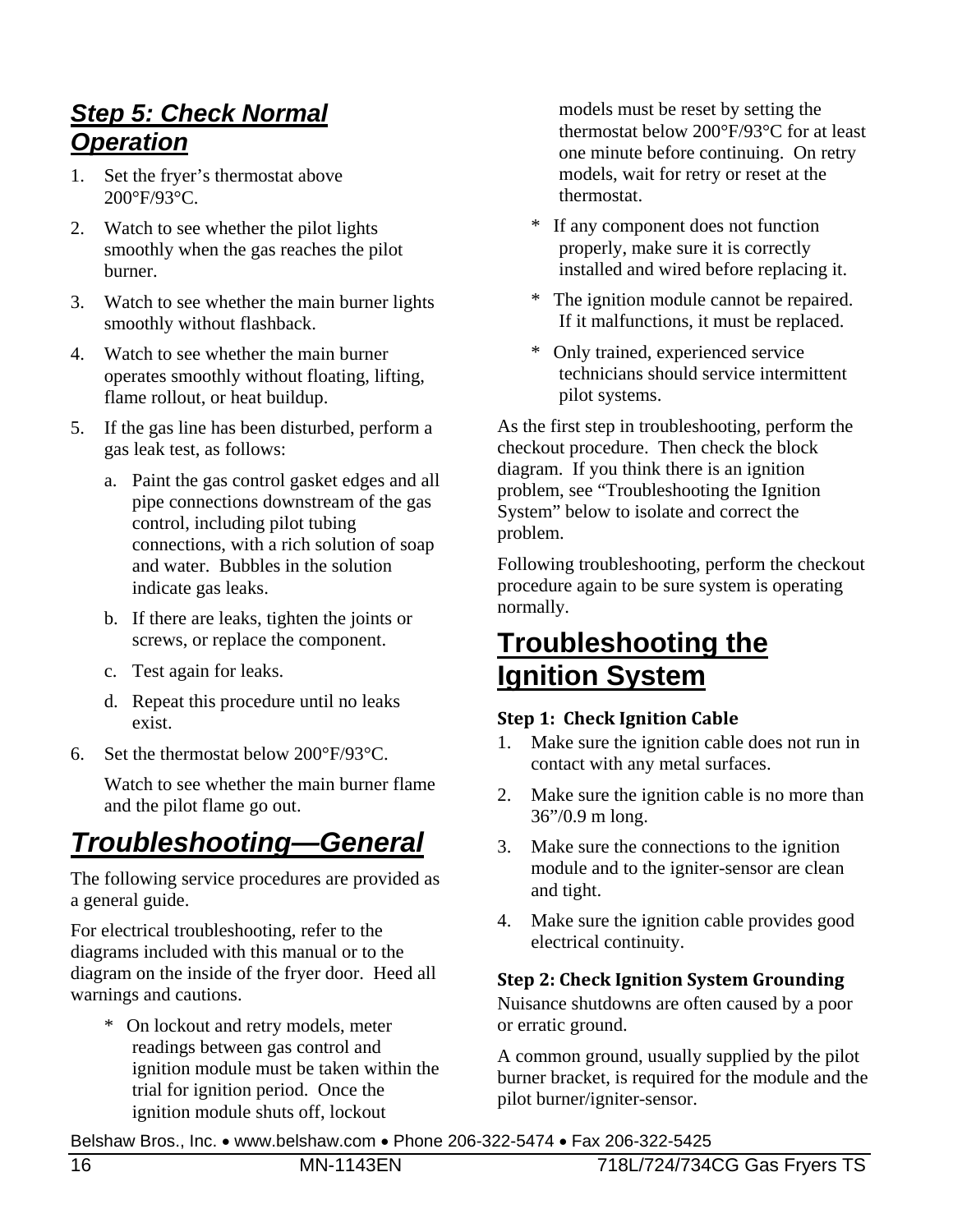- 1. Check for good metal-to-metal contact between the pilot burner bracket and the main burner.
- 2. Check the ground lead from the GND (BURNER) terminal on the module to the pilot burner. Make sure the connections are clean and tight. If the wire is damaged or deteriorated, replace it with #14-18 gauge, moisture-resistant, thermoplastic-insulated wire with a 221°F/105°C minimum rating.
- 3. Check the ceramic flame rod insulator for cracks or evidence of exposure to extreme heat, which can permit leakage to the ground. Replace the pilot burner/ignitersensor and provide a shield if necessary.

 If the flame rod or the bracket are bent out of position, restore them to the correct position.

#### **Step 3: Check Spark Ignition Circuit**

You will need a short jumper wire made from ignition cable or other heavily insulated wire.

- 1. Close the manual gas valve.
- 2. Disconnect the ignition cable at the SPARK terminal on the module.

#### **WARNING**

**To avoid electric shock, when performing the following steps, do not touch the stripped end of the jumper or the SPARK terminal. The ignition circuit generates over 10,000 volts.** 

- 3. Energize the module and immediately touch one end of the jumper firmly to the GND terminal on the module. Move the free end of the jumper slowly toward the SPARK terminal until a spark is established.
- 4. Pull the jumper slowly away from the terminal and note the length of the gap when sparking stops.
- 5. Check the table below.

| <b>Arc Length</b>                        | <b>What To Do</b>                                                                                                                        |
|------------------------------------------|------------------------------------------------------------------------------------------------------------------------------------------|
| No arc, or arc less<br>than $1/8$ "/3 mm | Check external fuse, if<br>provided.<br>Verify power at<br>module input<br>terminal.<br>Replace module if<br>fuse and power are<br>okay. |
| Arc $1/8$ "/3 mm or<br>longer.           | Nothing. (Voltage<br>output is okay.)                                                                                                    |

#### **Step 4: Check Pilot and Main Burner Lightoff**

- 1. Set the thermostat above 200°F/93°C to call for heat.
- 2. Watch the pilot burner during the ignition sequence. Look for the following:
	- \* The ignition spark continues after the pilot is lit
	- \* The pilot lights and the spark stops, but the main burner does not light
	- The pilot lights, the spark stops and the main burner lights, but the system shuts down (S8600H only)
- 3. If any of the these things happens, make sure the flame current is adequate. Follow these steps:
	- a. Turn off the fryer and disconnect it from the power source.
	- b. Clean the flame rod with emery cloth.
	- c. Make sure the electrical connections are clean and tight. Replace damaged wire with moisture-resistant #18 wire rated for continuous duty up to 221°F/105°C.
	- d. Check to see if ceramic insulator is cracked. A cracked insulator can cause a short to ground. Replace the ignitersensor if necessary.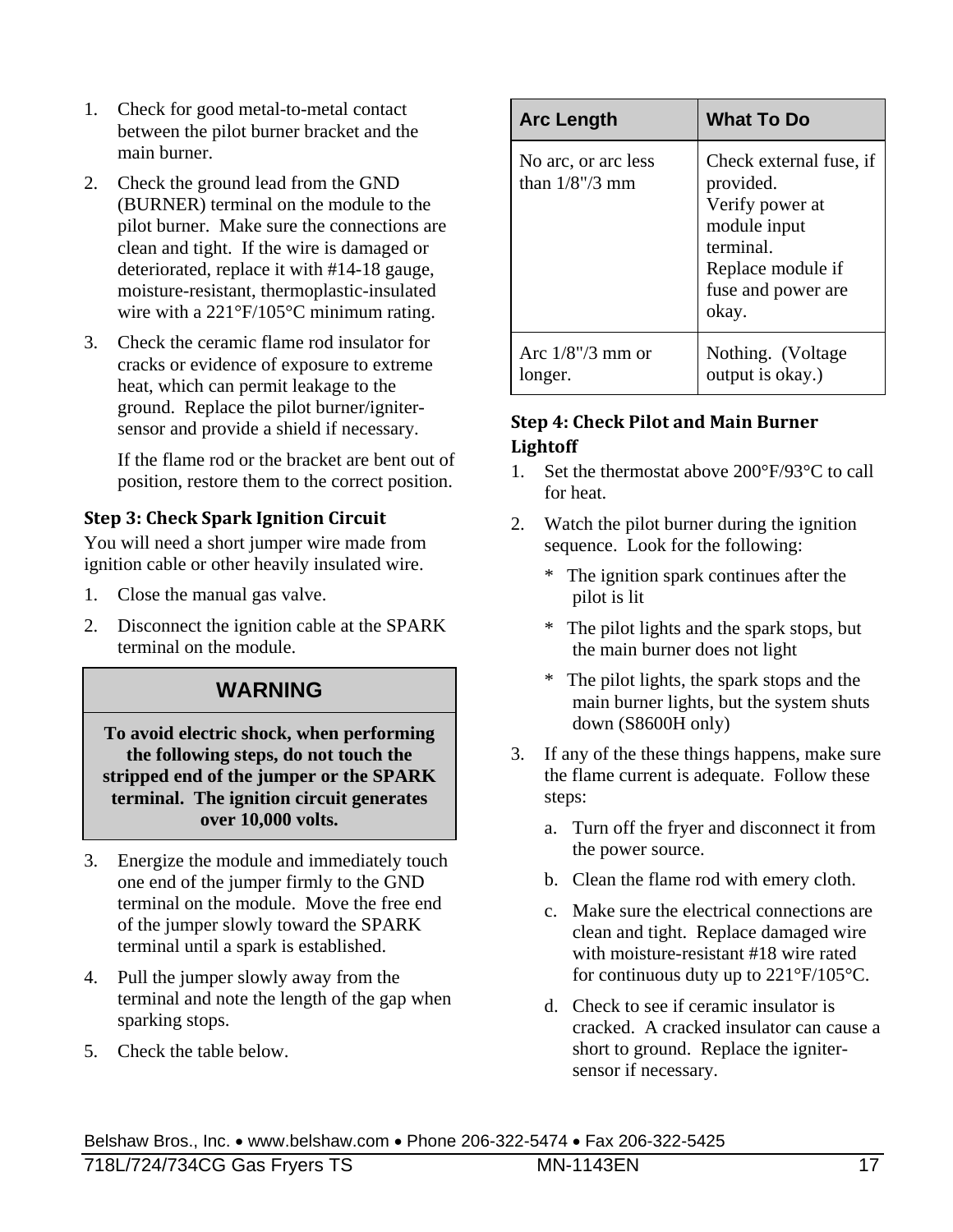- e. At the gas control, disconnect the main valve wire from the TH or MV terminal.
- f. Connect the fryer to the power source and move the on/off switch to the ON position.
- g. Turn on the power and set thermostat above 200°F/93°C to call for heat. The pilot should light, but the main burner will remain off because the main valve actuator is disconnected.
- h. Check the pilot flame. Make sure it is blue, steady, and envelops 3/8-1/2"/ 10-13 mm of the flame rod. See the table below for possible flame problems and their causes.
- i. If necessary, adjust the pilot flame by turning the pilot adjustment screw on the gas control clockwise to decrease or counterclockwise to increase the pilot flame. Following adjustment, always replace the pilot adjustment cover screw and tighten it firmly to assure proper gas control operation.
- j. Set the thermostat below 200°F/93°C to end the call for heat.
- 4. Recheck the ignition sequence as follows:
	- a. Reconnect the main valve wire.
	- b. Set the thermostat above 200°F/93°C to call for heat.
	- c. Watch the ignition sequence at the burner.

 If the spark still does not stop after the pilot lights, replace the ignition module.

 If the main burner does not light, check for 24V AC across MV-MV/PV terminals. If there is no voltage, replace the module. Also, check the electrical connections between the module and the gas control. If they are okay, replace the gas control or the gas control operator.

| <b>Appearance</b>              | <b>Cause</b>                                   |
|--------------------------------|------------------------------------------------|
| small blue flame               | lack of gas due to<br>clogged orifice filter   |
|                                | lack of gas due to<br>clogged pilot filter     |
|                                | low gas supply<br>pressure                     |
|                                | pilot adjustment is at<br>minimum              |
| lazy yellow flame              | lack of air due to large<br>orifice            |
|                                | pilot adjustment is at<br>minimum              |
| waving blue flame              | excessive draft at pilot<br>location           |
|                                | products of<br>combustion are<br>recirculating |
| noisy lifting blowing<br>flame | high gas pressure                              |
| hard sharp flame               | high gas pressure                              |
|                                | orifice too small                              |